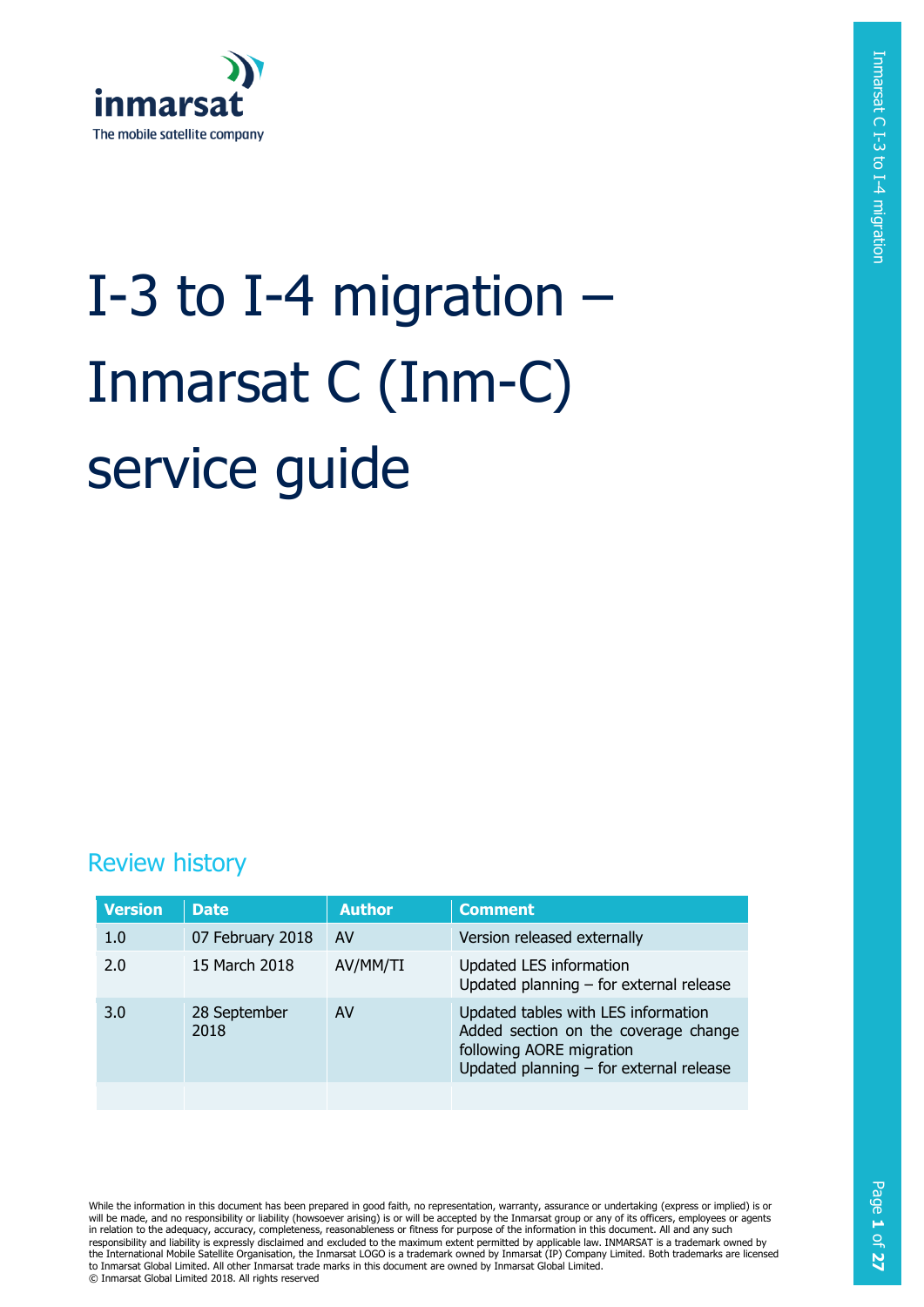

# Table of Contents

| 1.  |      |                                                        |                |  |
|-----|------|--------------------------------------------------------|----------------|--|
| 2.  |      |                                                        |                |  |
|     | 2.1. | Timetable                                              | $\overline{7}$ |  |
| 3.  |      | Impact on Inmarsat-C Land Earth Stations (LES)8        |                |  |
| 4.  |      |                                                        |                |  |
|     | 4.1. | <b>AORW Migration coverage change</b>                  | 9              |  |
|     | 4.2. | POR Migration coverage change                          | 9              |  |
|     | 4.3. | AORE Migration coverage change                         | 10             |  |
|     | 4.4. | <b>IOR Migration coverage change</b>                   | 10             |  |
|     | 4.5. | Coverage Change after AORE migration from 15.5W to 54W | 11             |  |
| 5.  |      |                                                        | 14             |  |
|     | 5.1. | What will change on the terminal side?                 | 14             |  |
|     | 5.2. | What will change on the terrestrial side?              | 14             |  |
| 6.  |      |                                                        |                |  |
| 7.  |      |                                                        |                |  |
|     | 7.1. | What will change on the terminal side?                 | 16             |  |
|     | 7.2. | What will change on the terrestrial side?              | 16             |  |
|     | 7.3. | How to prepare?                                        | 16             |  |
|     | 7.4. | What to do after the migration?                        | 16             |  |
| 8.  |      |                                                        | 17             |  |
|     | 8.1. | What will change on the terminal side?                 | 17             |  |
|     | 8.2. | What will change on the terrestrial side?              | 17             |  |
|     | 8.3. | How to prepare?                                        | 17             |  |
|     | 8.4. | What to do after the migration?                        | 17             |  |
| 9.  |      |                                                        | 18             |  |
|     | 9.1. | What will change on the terminal side?                 | 19             |  |
|     | 9.2. | What will change on the terrestrial side?              | 19             |  |
|     | 9.3. | How to prepare?                                        | 19             |  |
|     | 9.4. | What to do after the migration?                        | 20             |  |
| 10. |      |                                                        |                |  |
| 11. |      |                                                        |                |  |
|     |      |                                                        |                |  |
|     |      |                                                        |                |  |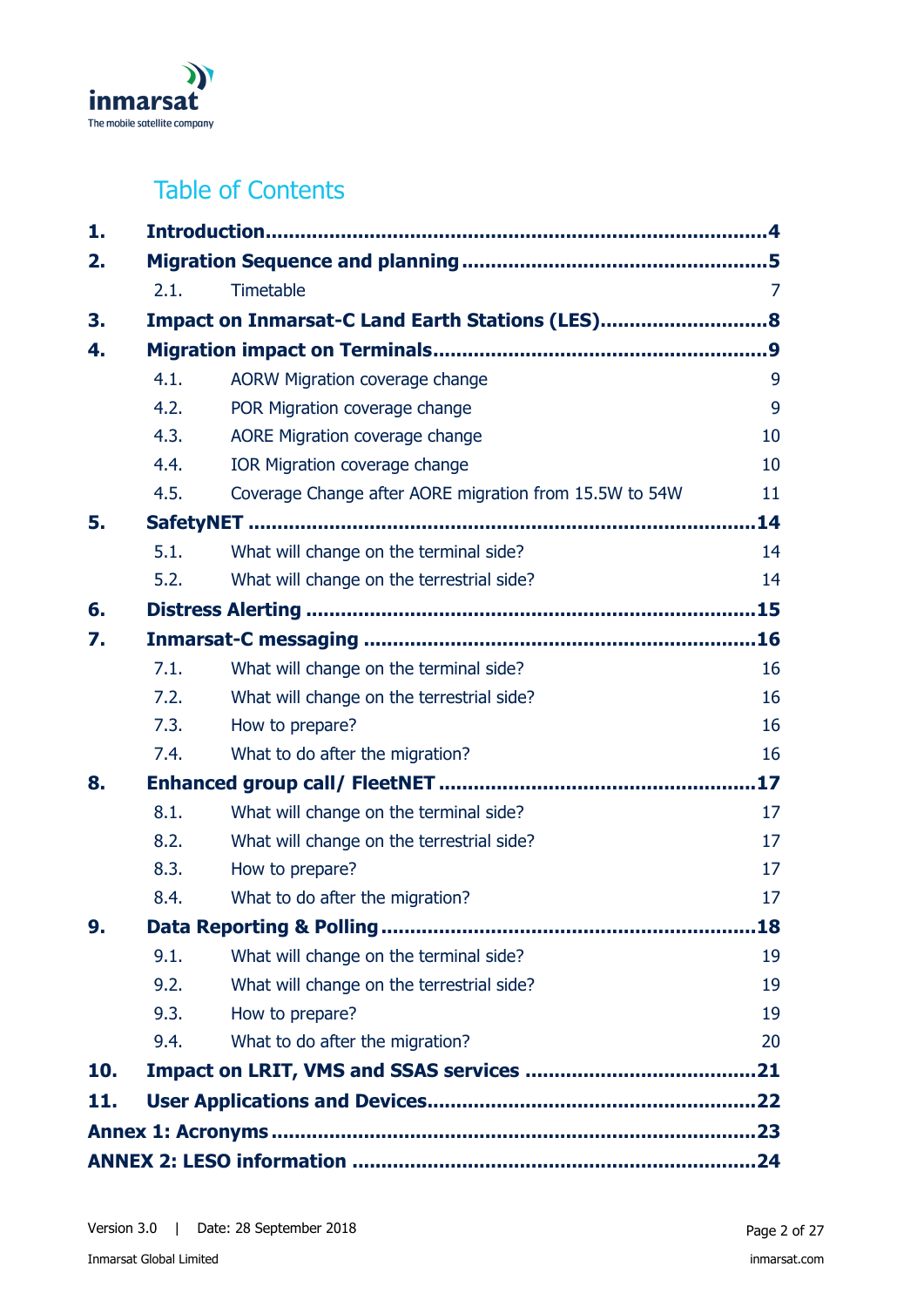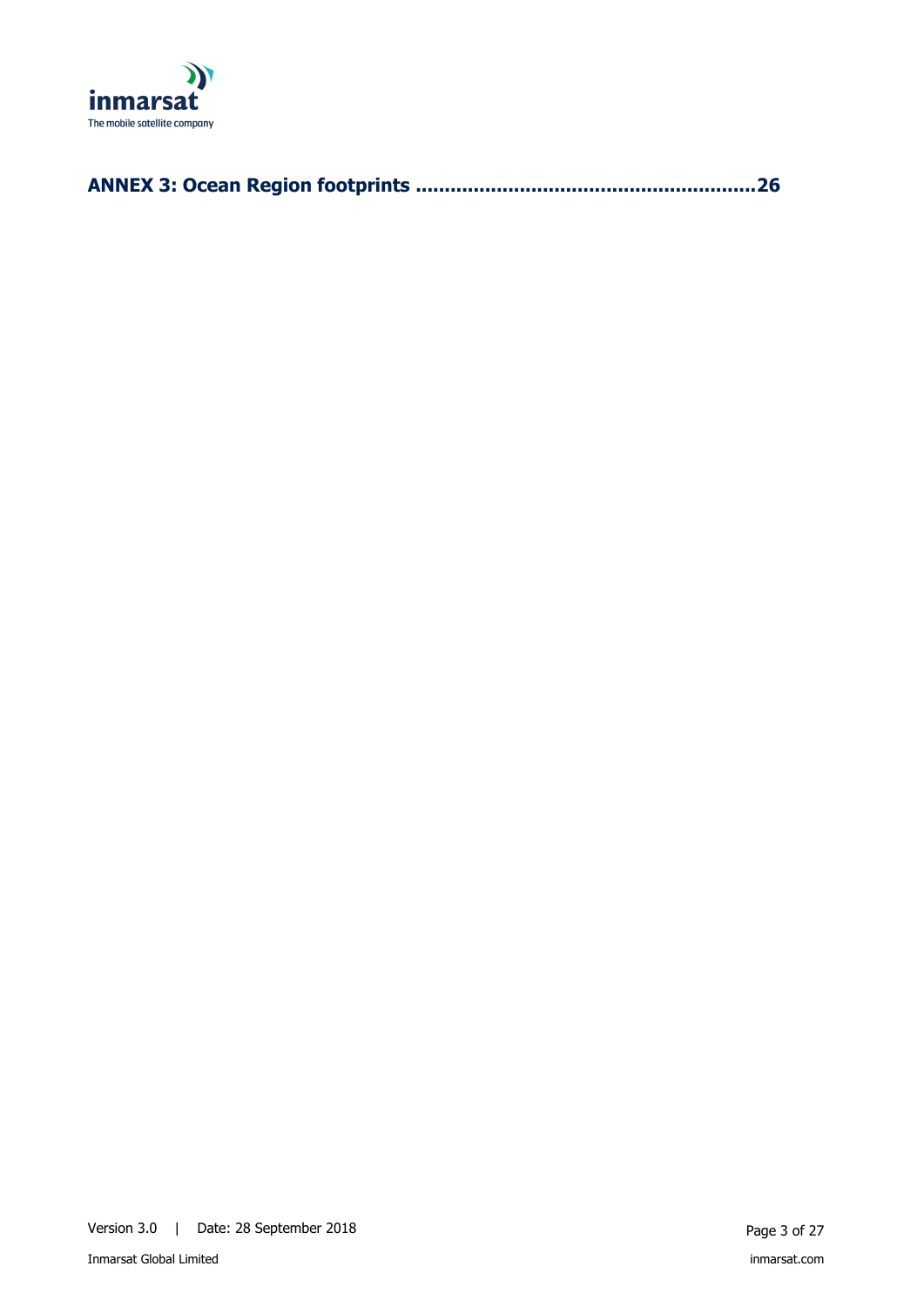

## **1. Introduction**

<span id="page-3-0"></span>The Inmarsat I-3 satellites are predicted to reach end-of-life between 2019 and 2020. Inmarsat is committed to maintaining a number of services which are currently provided via the I-3 satellite constellation. These services must be migrated onto the I-4 satellites in order to ensure their continuity.

In order to perform an orderly migration of the identified services from the I-3 satellites to the I-4 satellites with minimum interruption, the migration is programmed to take place in stages during the course of 2018.

This document provides details on the migration of each of the Inmarsat-C services. It describes the impact of the migration and provides an overview on how to prepare for the migration.

Particular note should be taken of section [3,](#page-7-0) which describes the general consequences for terminals and section [9,](#page-17-0) covering the actions required for terminals using the Data Reporting and Polling service.

Note: The terms "terminal" and "MES" are used throughout the document to refer to Inmarsat-C or Inmarsat Mini-C mobile equipment, whether maritime, aeronautical or land-based, unless otherwise indicated.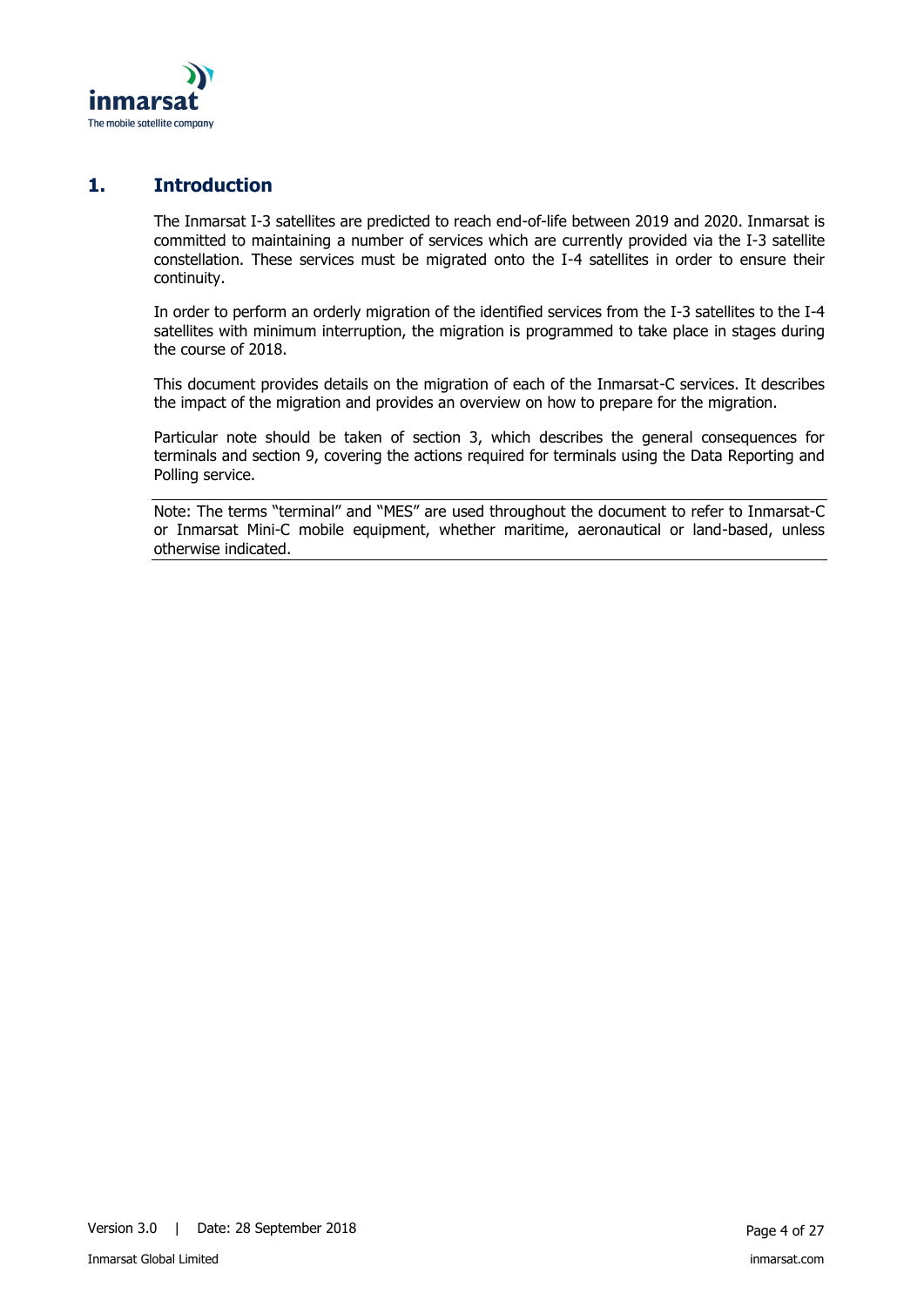

## **2. Migration Sequence and planning**

<span id="page-4-0"></span>The migration will take place in 4 steps, as listed below.

- Step 1: Move of AORW from the 3F5 satellite (54 $\degree$  W) to the 4F3 satellite (98 $\degree$  W).
- Step 2: Move of POR from the 3F3 satellite (178 $\textdegree$  E,) to the 4F1 satellite (143.5 $\textdegree$ E).
- Step 3: Move of AORE from the 3F2 satellite (15.5 $\degree$  W) to the 3F5 satellite (54 $\degree$  W)
- Step 4: Move of IOR from the 3F1 satellite (64 $\degree$  E) the AF1 satellite (25 $\degree$  E).

The resulting network configuration will consist of three I-4 satellites 4F1 (APAC), 4F3 (AMER), AF1 (EMEA) and one I-3 satellite 3F5 (AORE).

The Ocean Region naming will stay the same for the Inmarsat-C network. Effectively the coverage or footprint of the AORW, AORE, IOR and POR will move to the west. In addition, the coverage area of the IOR will change, due to the non-standard footprint of the AF1 (AlphaSat) satellite.

The figures below provide a graphical view on the changing footprints of the 4 Ocean Regions. The dashed contour is the footprint before the migration. The solid contour is the footprint after the migration. In Annex 3, the combined footprints of all ocean regions are given before and after migration.



Figure 1: Step 1 - AORW migration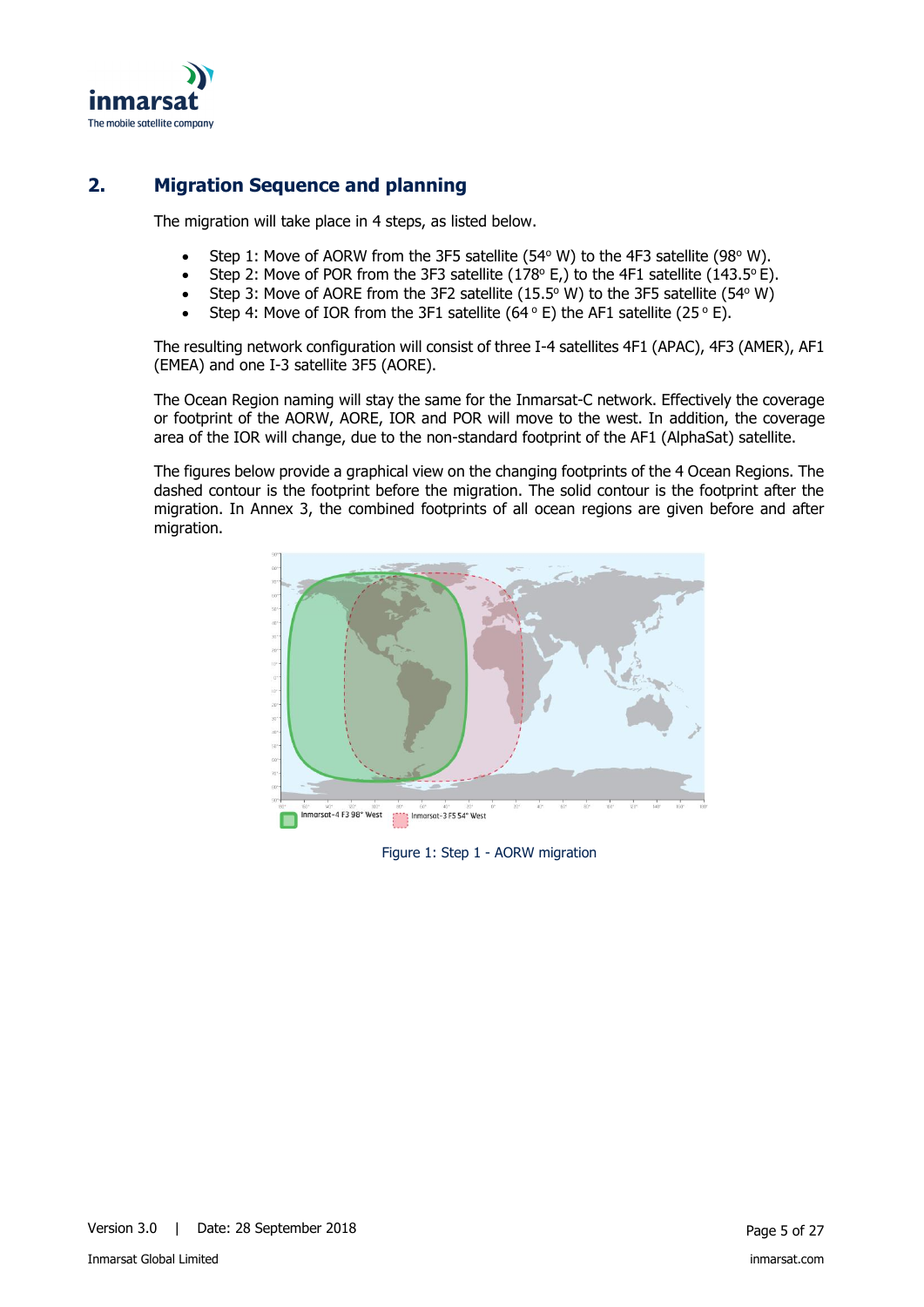



Figure 2: Step 2 - POR migration



Figure 3: Step 3 - AORE migration



Figure 4: Step 4 - IOR migration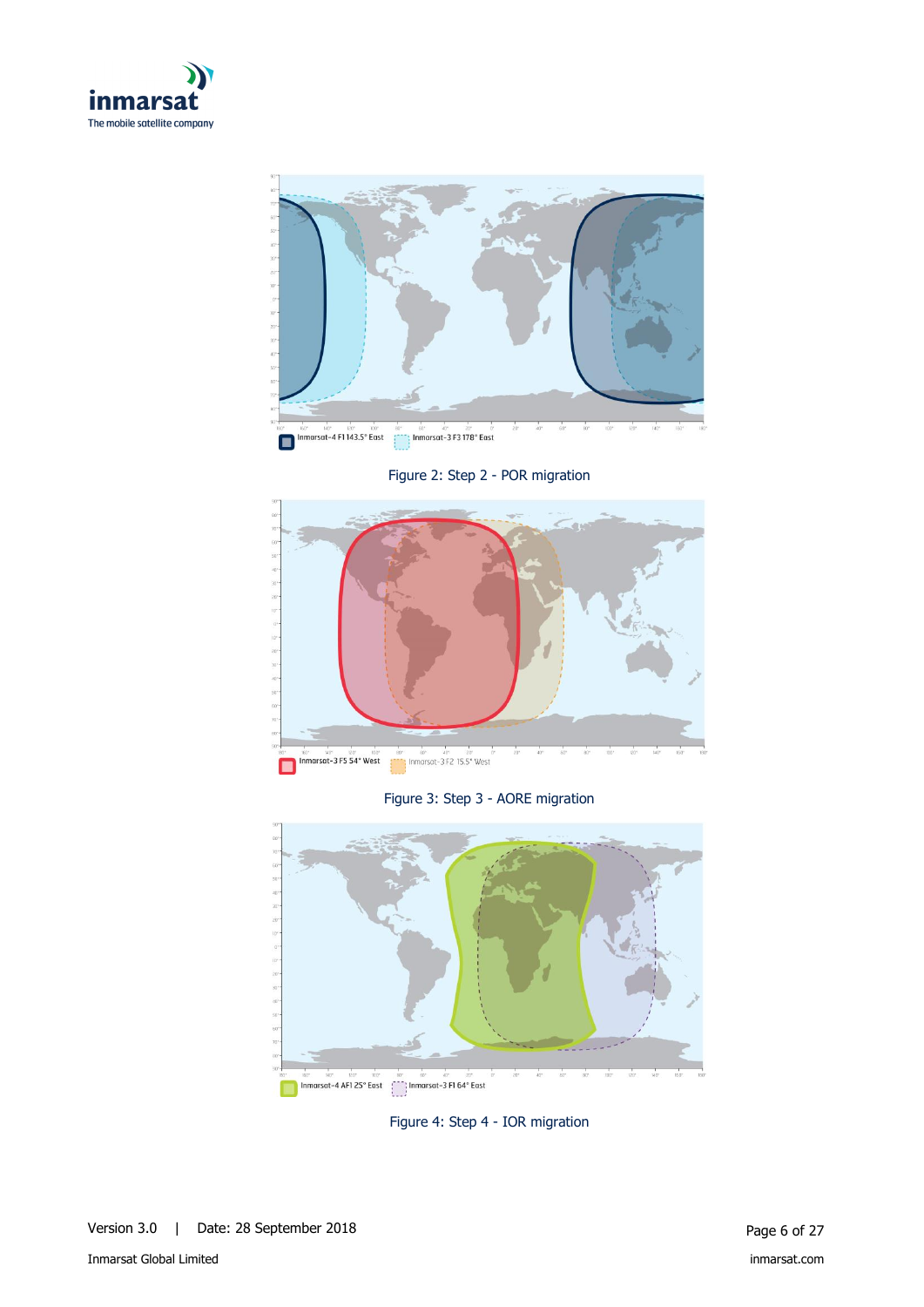

## **2.1. Timetable**

<span id="page-6-0"></span>The figure below shows the proposed timetable for the implementation of the migration. Each step is expected to require around 3 months to prepare, execute and verify.

Step 1 for Inmarsat C (to include Aero-C and Mini-C) services was executed on **9 May 2018**.

Step 2 for Inmarsat C (to include Aero-C and Mini-C) services was executed on **29 August 2018**.

Step 3 for Inmarsat C (to include Aero-C and Mini-C) services is scheduled to be executed on **30 October 2018**.

The dates for the additional steps will be confirmed and notified at least **6-weeks** in advance by Inmarsat.

Note that operational requirements may impose changes to this timetable.



Figure 5: Migration timetable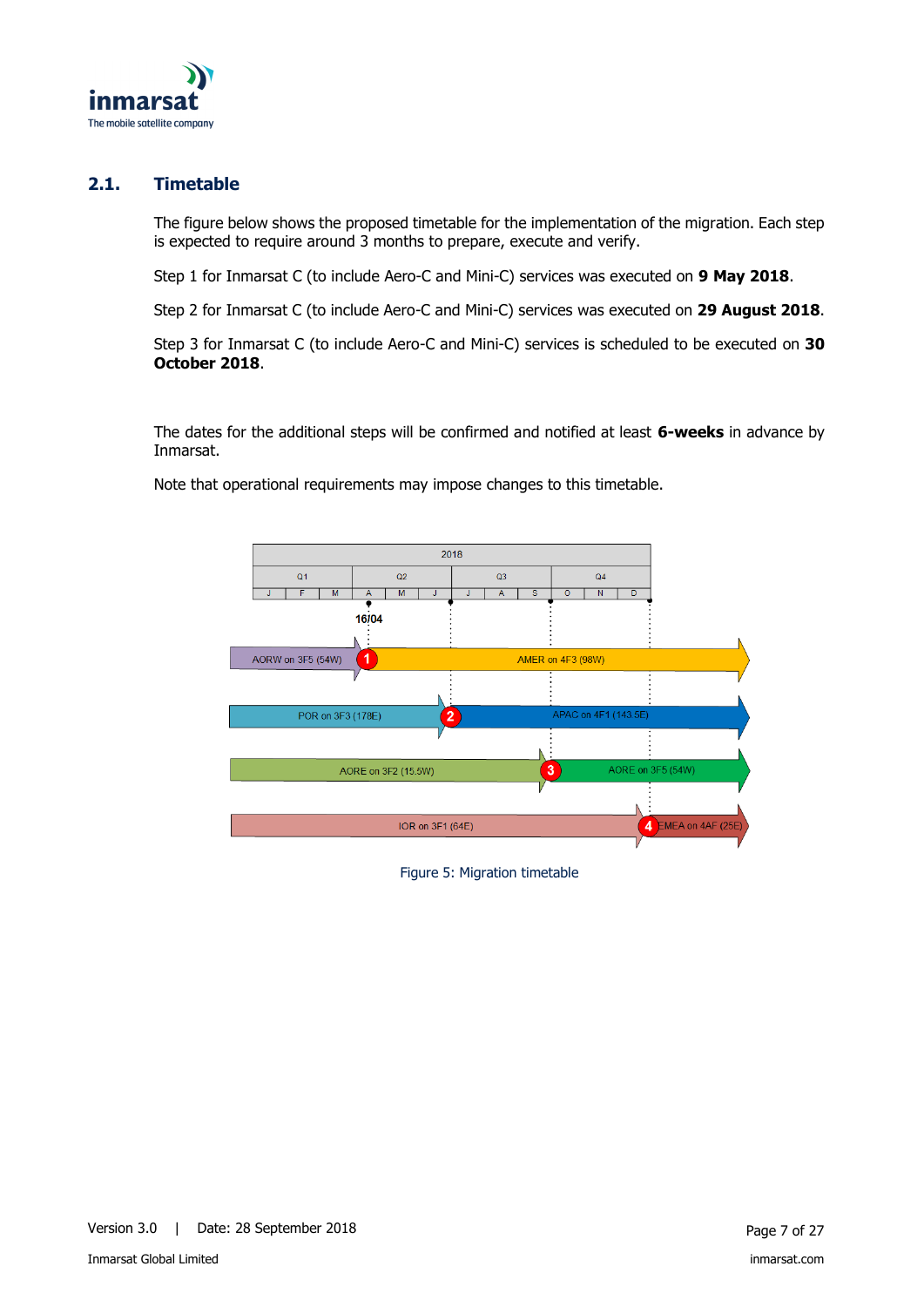

## **3. Impact on Inmarsat-C Land Earth Stations (LES)**

<span id="page-7-0"></span>As part of the migration preparation, Inmarsat and our partners have designed and implemented a new network architecture. The goal is to minimise the impact of the migration on the LES, its interface and the use of them by terrestrial users.

In the new network architecture, LES Operators (LESO) can share the radio equipment (e.g. antennas) located at the Inmarsat Network Coordination Station (NCS). The location (i.e. the LES) at which all the Inmarsat-C messages are processed and where mailboxes reside does not change. The interface that users use to send message to terminals or retrieve messages coming from terminals remains the same.

When using the shared radio resources, the LES Ocean Region coverage will automatically move along with the NCS in the migrating Ocean Region. The location of the LES and its terrestrial interfaces do not change.

For instance, in the AORW migration, the NCS will move from Burum in The Netherlands to Laurentides in Canada. In the new network setup, the radio interface towards the satellite of all LESOs providing services in the AORW will move automatically as well.

The pictures below represent the old and new network setup . In the new situation, the LESOs will remotely access the shared radio equipment at the Inmarsat NCS.



Figure 7: The new Inmarsat-C network architecture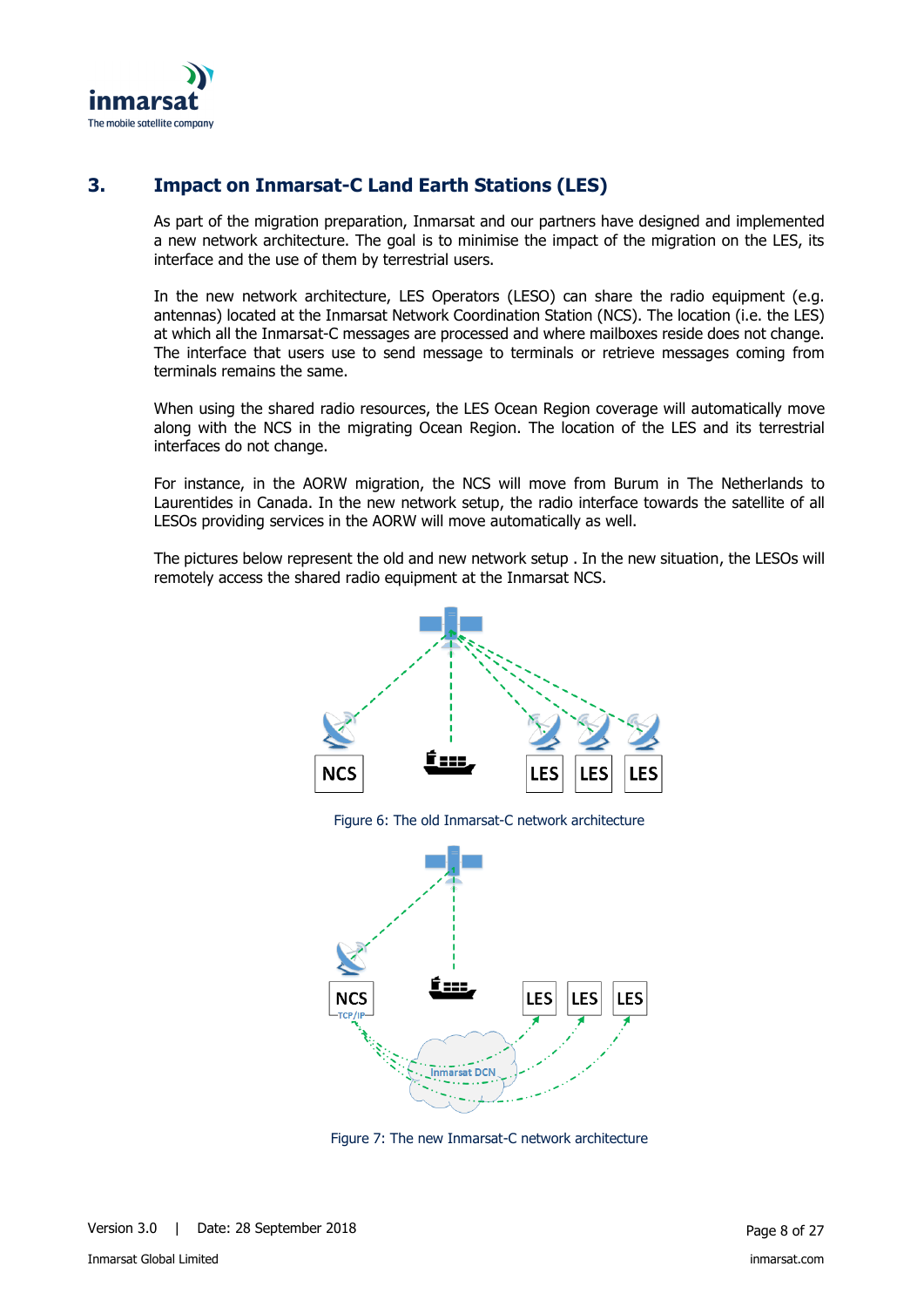

## **4. Migration impact on Terminals**

<span id="page-8-0"></span>During normal operation, a terminal is "logged in" to an Ocean Region. When moving into the coverage of another Ocean Region, terminals may switch to this region automatically. GMDSSSapproved terminals will provide an alarm when this occurs and require manual intervention to switch Ocean Regions (Log in).

Due to the migration, the footprint of the Ocean Region changes. As a consequence, a terminal may find itself out of the coverage of the Ocean Region to which it was originally logged in. GMDSS terminals will in such cases provide an alarm and require manual intervention.

Note: GMDSS-certified terminals will always handle Distress Alerts, even if they are not logged in to an Ocean Region. See also section [6.](#page-14-0)

Mobile users that reside in the area that will not be covered by the new footprint Ocean Region after migration are encouraged to switch the terminal to another region before the migration occurs.

The paragraphs below provide a graphical overview of the areas that will no longer be covered by the "migrating Ocean Region" and specific instructions relating to these areas

#### **4.1. AORW Migration coverage change**

<span id="page-8-1"></span>In the case of the AORW migration, the new footprint of the ocean region will no longer cover the crescent-shaped area depicted in [Figure 8](#page-8-3) below (roughly between  $24^{\circ}$  East and  $20^{\circ}$  West on the lower latitudes). Terminal users residing in that area are advised to switch before the migration to AORE.



Figure 8: Area out of AORW coverage after migration step 1

## <span id="page-8-3"></span>**4.2. POR Migration coverage change**

<span id="page-8-2"></span>In the case of the POR migration, the new footprint of the ocean region will no longer cover the crescent-shaped area depicted in [Figure 9](#page-9-2) below (roughly between  $110^{\circ}$  West and  $150^{\circ}$  West on the lower latitudes). Terminal users residing in that area are advised to switch before the migration to AORW.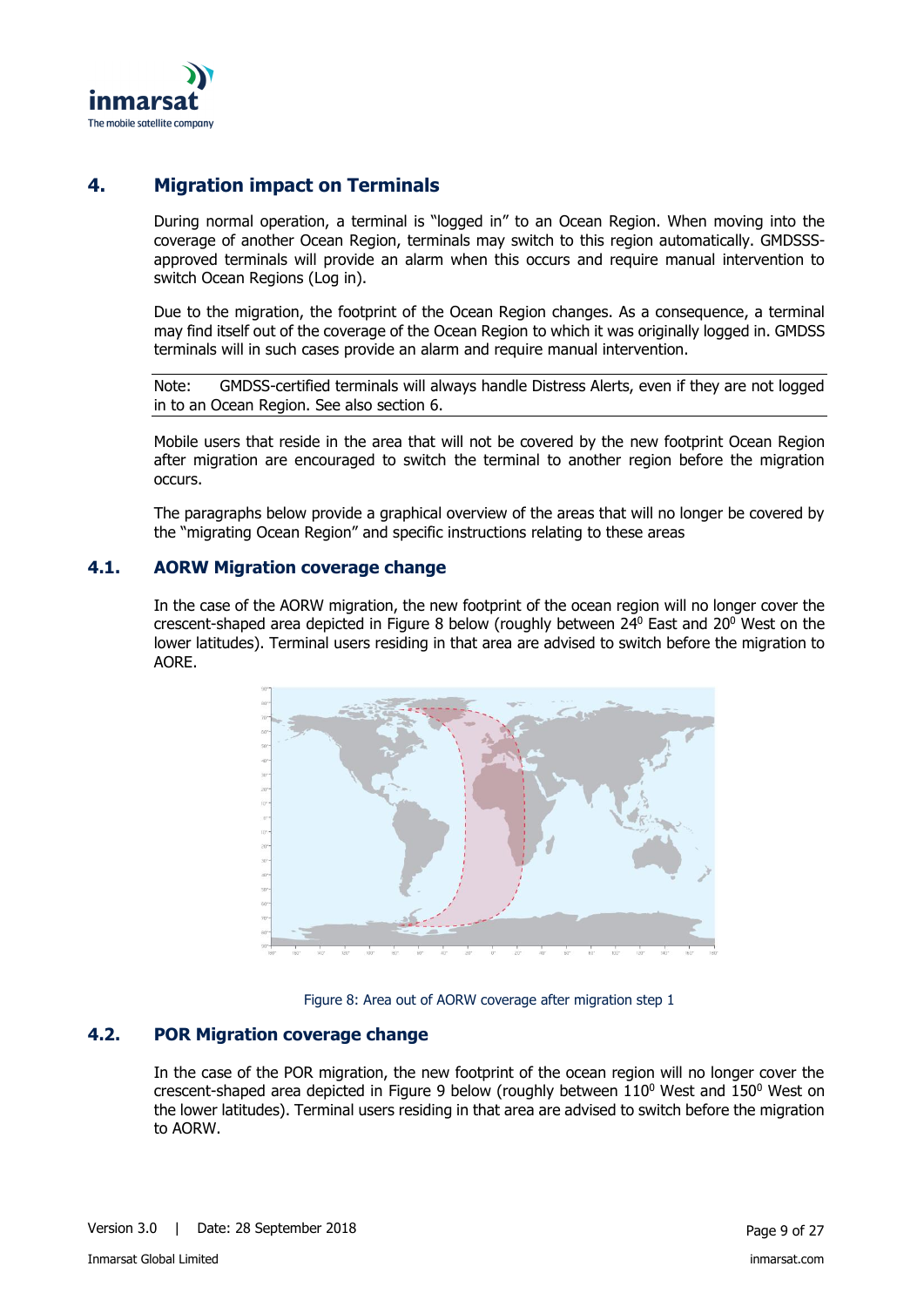



Figure 9: Area out of POR coverage after migration step 2

## <span id="page-9-2"></span>**4.3. AORE Migration coverage change**

<span id="page-9-0"></span>In the case of the AORE migration, the new footprint of the ocean region will no longer cover the crescent-shaped area depicted in [Figure 10](#page-9-3) below (roughly between 60°East and 30°East on the lower latitudes). Terminal users residing in that area are advised to switch before the migration to IOR.

#### **Please take special note to section [4.5](#page-10-0) as it highlights a change in coverage between step 3 and step 4 of the migration**.





#### <span id="page-9-3"></span>**4.4. IOR Migration coverage change**

<span id="page-9-1"></span>In the case of the IOR migration, the new footprint of the ocean region will no longer cover the crescent-shaped area depicted in [Figure 11](#page-10-1) below (roughly between 142°East and 70°East on the lower latitudes). Terminal users residing in that area are advised to switch before the migration to POR.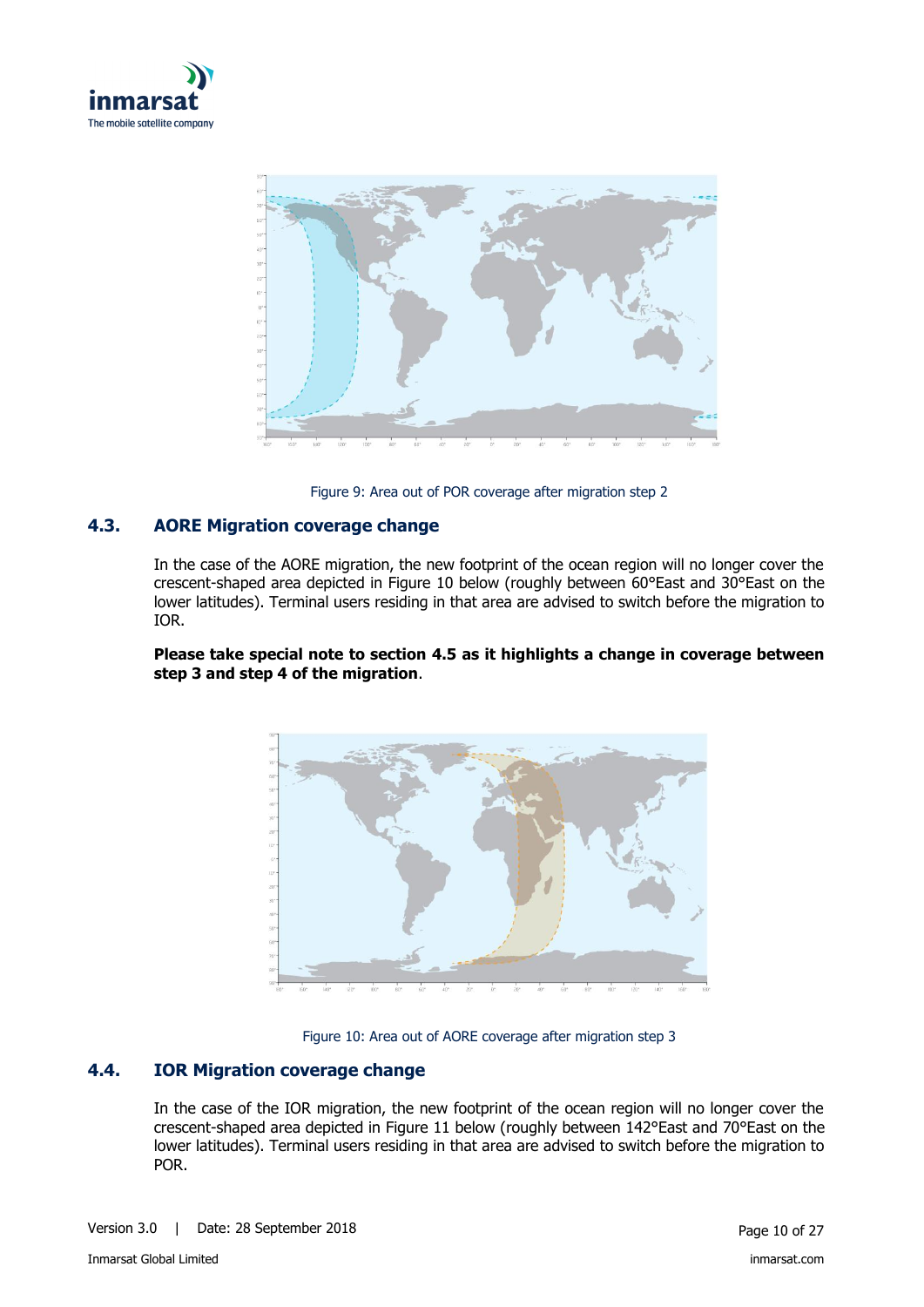



Figure 11: Area out of IOR coverage after migration step 4

<span id="page-10-1"></span>**Note: Switching a terminal to another Ocean Region may have consequences for Data Reporting and Polling. See section [9](#page-17-0) for more information.** 

## **4.5. Coverage Change after AORE migration from 15.5W to 54W**

#### <span id="page-10-0"></span>**What is happening?**

Due to the planned migration of the Atlantic Ocean Region East (AORE) from 15.5W (I-3 F2 satellite) to 54W (I-3 F5 satellite), scheduled to take place on 30 October 2018 at 11:00 UTC, there will be a change in Inmarsat C coverage over the Greenland Sea between Greenland and Norway.

The area affected by the AORE migration is between Svalbard and Greenland in the Greenland Sea. It is difficult to define the exact region, as the precise service availability for Inmarsat C in this area depends on the terminal type, the location of the terminal, the operation of the vessel (roll and pitch), the time of day and the local environmental conditions.

#### **Where is the affected area?**

The area in question is shown in cross-hatched green in the map below. This area includes part of NAVAREA 1 (coordinated by UK) and part of NAVAREA 19 (coordinated by Norway). Note that this is a simplified map that shows only the 54W, 15.5W and 64E Inmarsat I-3 satellites. The 98W and 143.5E satellites do not cover the affected area, therefore, they are not shown here.

Please note, that in our experience, Inmarsat C terminals are able to operate successfully below the nominal 5 degrees elevation contour shown in the map and may even operate down to 0 degrees elevation.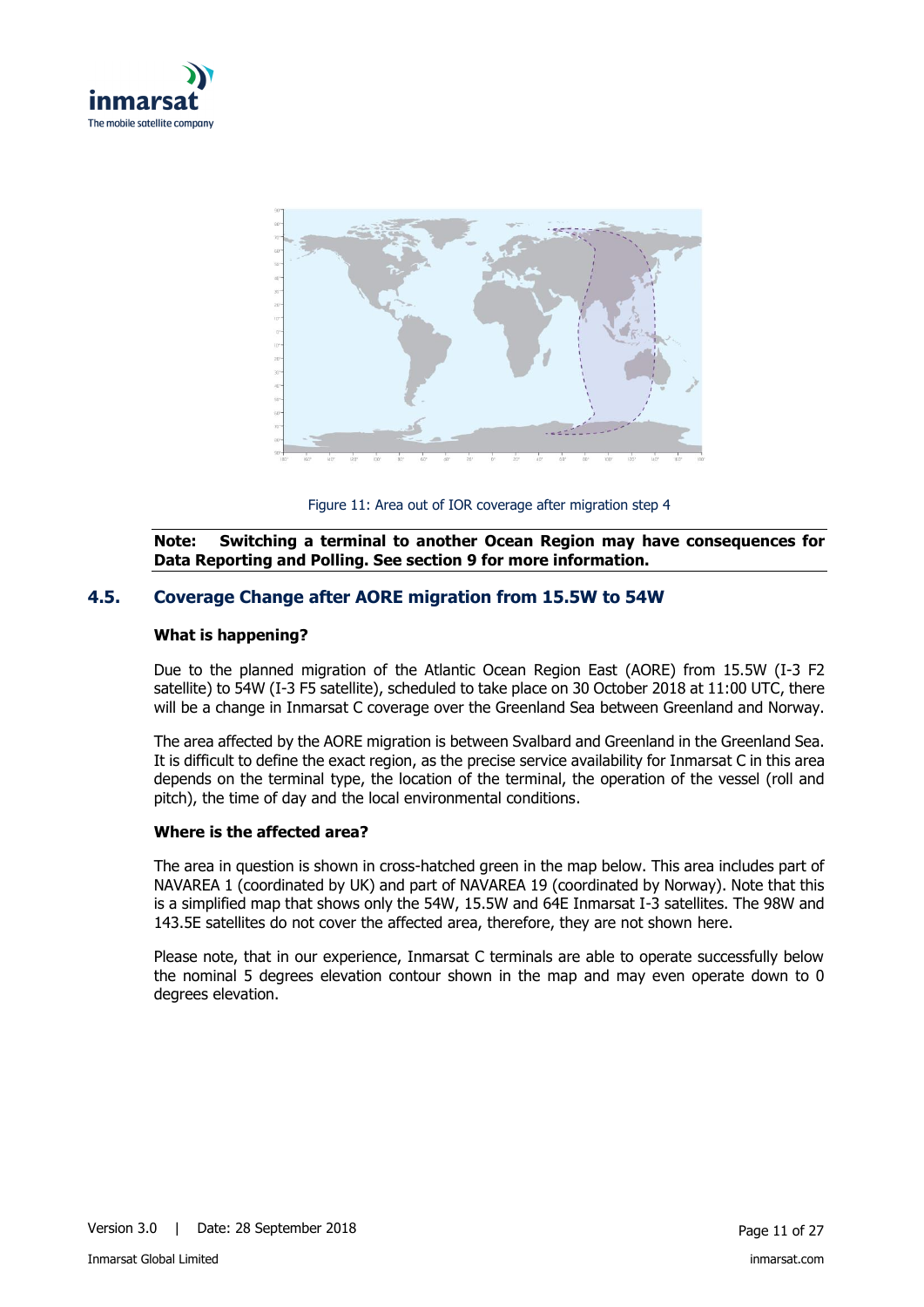



#### Figure 12: Inmarsat C coverage changes after AORE migration

#### **What are the consequences for Inmarsat C service in the affected area?**

Vessels sailing in the affected area might be prevented from transmitting or receiving messages via Inmarsat C. This may impact both private communications as well as SSAS transmissions.

Additionally, EGC messages might not be received by the Inmarsat C terminals while transiting or sailing in the affected area. Vessels reporting their positions to the shore-side for commercial (Inmarsat C tracking) or regulatory purposes (LRIT or VMS) might also stop reporting.

#### **When is the coverage expected to be improved?**

The Inmarsat C coverage in the affected area will improve after the migration of the Indian Ocean Region (IOR) from 64E to 25E, currently planned to take place around mid-December 2018. The period between the migrations of AORE and IOR is being kept as short as possible to reduce the impact on users. We currently expect this period to extend to about 6 weeks and will provide more information once we confirm the schedule.

#### **How does this change affect SOLAS (Safety of Life at Sea) and Non-SOLAS vessels?**

It is important to stress that it is a Global Maritime Distress and Safety System (GMDSS) requirement that all SOLAS vessels must have multiple communication systems (i.e. MF/HF DSC equipment, EPIRB, VHF, etc.), therefore, SOLAS vessels will always have the ability to send and receive Distress, Urgency and Safety communications, even when they are outside the satellite coverage area.

All vessels (including non-SOLAS) operating in the affected area will receive an automatic alarm from their Inmarsat C terminals when they move outside the satellite coverage area.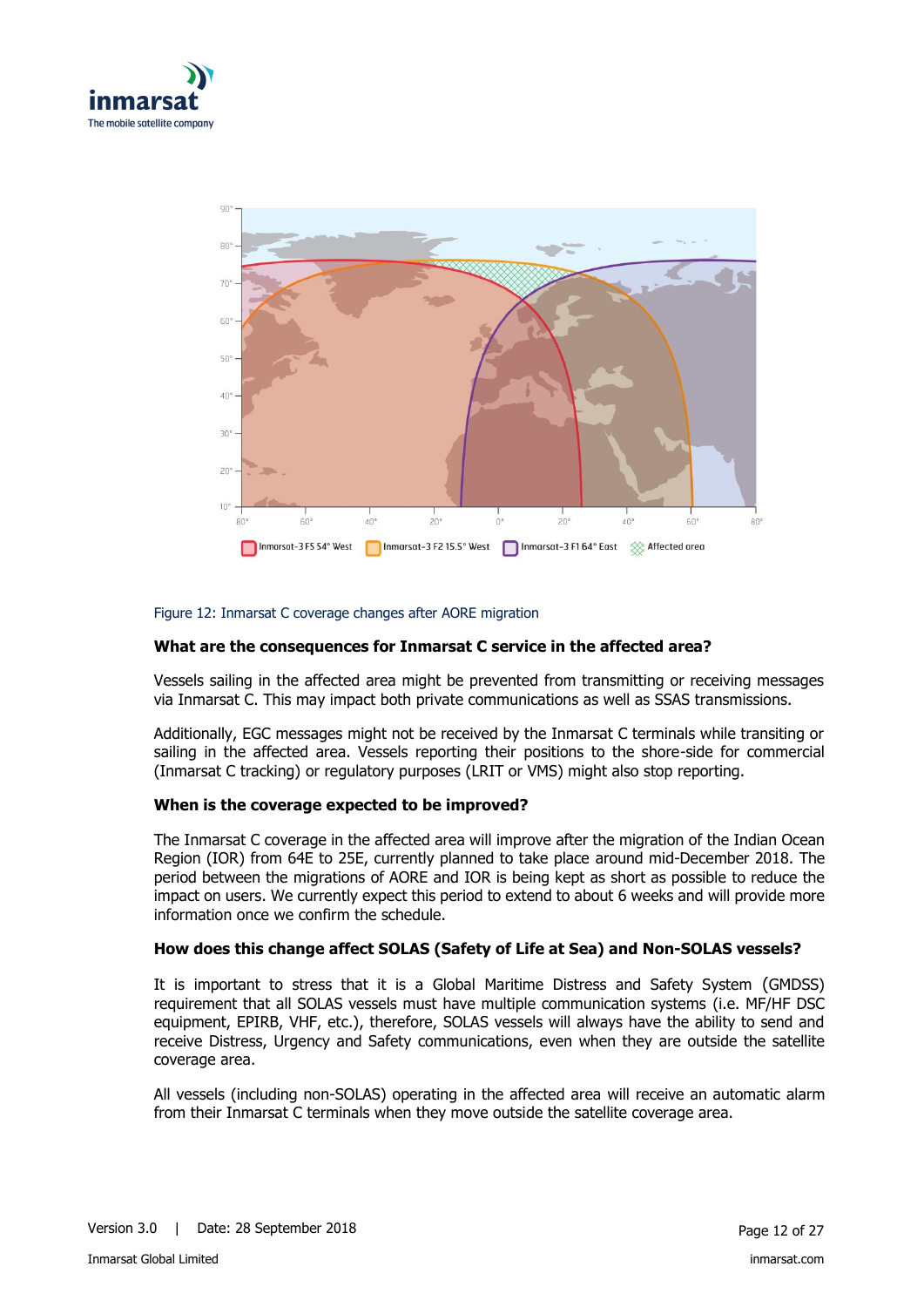

#### **What Maritime authorities have been informed?**

The IMO, the SafetyNET panel coordinator and all member states have been informed via paper 14-4 at NCSR-5, submitted by IMSO. The migration programme was approved and is being overseen by IMSO.

#### **What are the next steps?**

Inmarsat will advise NAVAREA 1 and NAVAREA 19 coordinators via notices to mariners of any notifications they should broadcast via non-Inmarsat C channels. We will also keep all end-users informed via Enhanced Group Calling (EGC) messages to their Inmarsat C terminals prior to each migration, with a minimum of six weeks' notice.

Inmarsat advises partners and administrations to contact all vessels operating in the affected area, to inform them of the potential degradation of service following the migration of AORE to 54W.

#### **What about other Inmarsat Maritime services in the area?**

FleetBroadband and Fleet Xpress services remain unaffected by the change caused due to the migration. Existing 505 emergency services will continue to be available on FleetBroadband.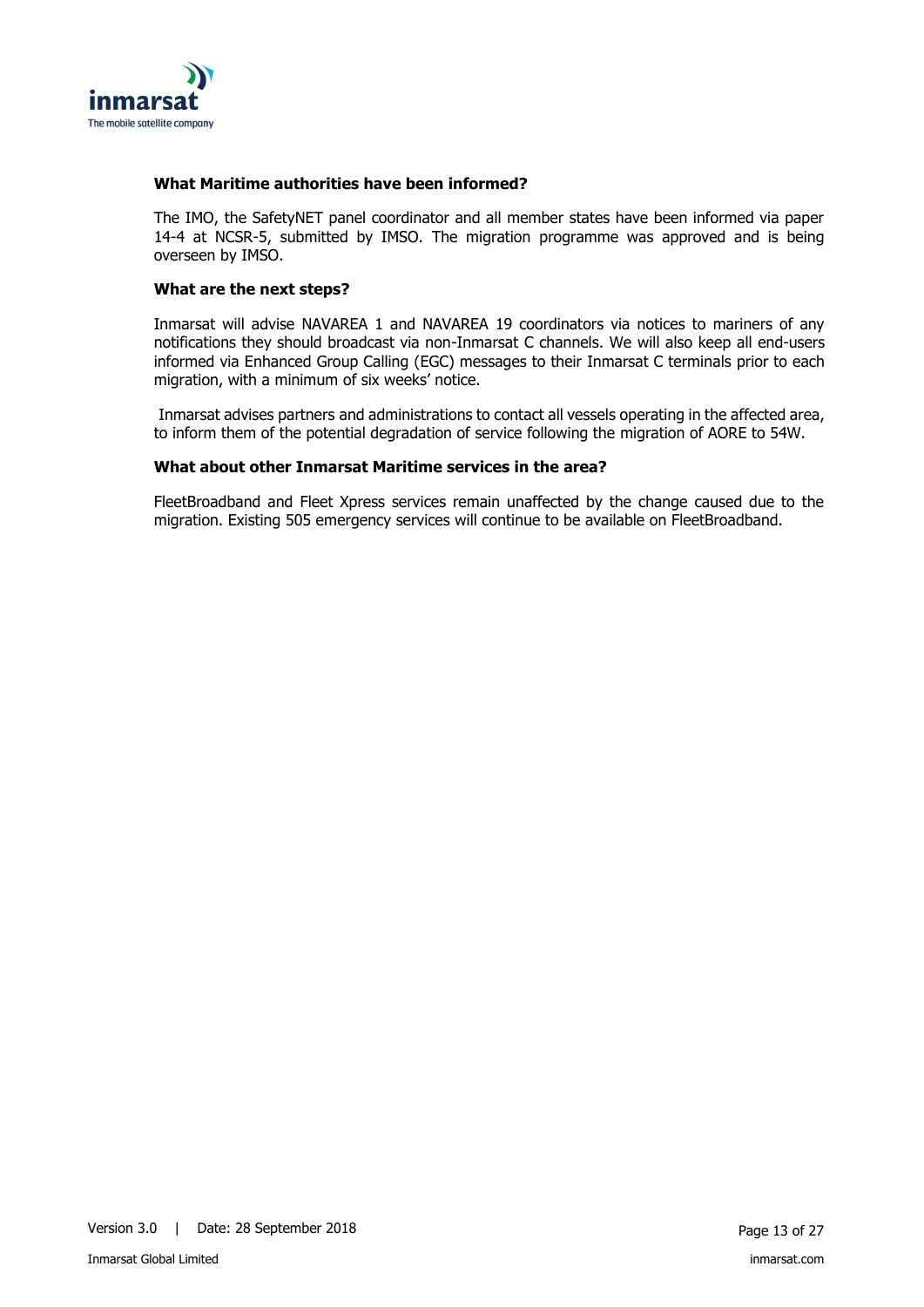

## **5. SafetyNET**

<span id="page-13-0"></span>SafetyNET is the international service for the broadcasting and automatic reception of Maritime Safety Information (MSI) via the Inmarsat EGC system. The capability to receive SafetyNET information is mandatory for ships that need to comply with the provisions of the International Convention for the Safety of Life at Sea, 1974.

Certified Maritime Safety Information Providers (MSIPs) use SafetyNET and SafetyNET II to broadcast navigational and meteorological warnings, meteorological forecasts, shore-to-ship distress alerts, SAR information and other urgent information. MSIPs are able to direct a message to a given geographical area. The area may be fixed, as in the case of a NAVAREA/METAREA or coastal warning area; or it may be a user-defined area (circular or rectangular). Seafarers will receive the MSI messages automatically on their Inmarsat-C or Mini-C terminals and always free of charge.

Note: SafetyNET is a service provided to maritime terminals and may not be available on terminals types for the land or aeronautical sectors.

#### **5.1. What will change on the terminal side?**

<span id="page-13-1"></span>The migration will not affect seafarers receiving MSI as the Inmarsat-C and Mini-C terminals will not be affected provided the terminal is logged in to an ocean region. Seafarers can continue to select the NAVAREA and METAREA regions from which they want to receive MSI. Under strict supervision of International Mobile Satellite Organization (IMSO), Inmarsat Safety Team will closely monitor the migration, ensuring the 99.9% service availability level is maintained.

Note: See section [4](#page-8-0) for the general consequences for terminals.

#### **5.2. What will change on the terrestrial side?**

<span id="page-13-2"></span>During the migration of I-3 to I-4 satellites, SafetyNET information providers, such as Maritime Safety Information Providers (MSIPs) and Maritime Rescue Coordination Centres ((M)RCCs) that broadcast EGC messages, may have to make minor changes to ensure all messages are broadcast over the correct satellites to their area of responsibility. This may include changing LESO.

Inmarsat strongly recommends that all MSIPs and (M)RCCs that currently use the SafetyNET system for broadcast of EGC messages, contact their current LESO to request confirmation that they will continue to cover their NAV/METAREA or area of responsibility, during and after the migration process. If your current LESO cannot broadcast to all required satellites, a list of alternative LESOs are given in Annex 2. Alternatively, any certified SafetyNET user (MSIPs and MRCCs) can request access to the SafetyNET II system that will internally manage the migration process with no intervention required from the end user (MSIPs and MRCCs).

All NAVAREA and METAREA Coordinators will be contacted individually through the International SafetyNET Co-ordinating Panel to discuss the actions that are required for each of the migration steps.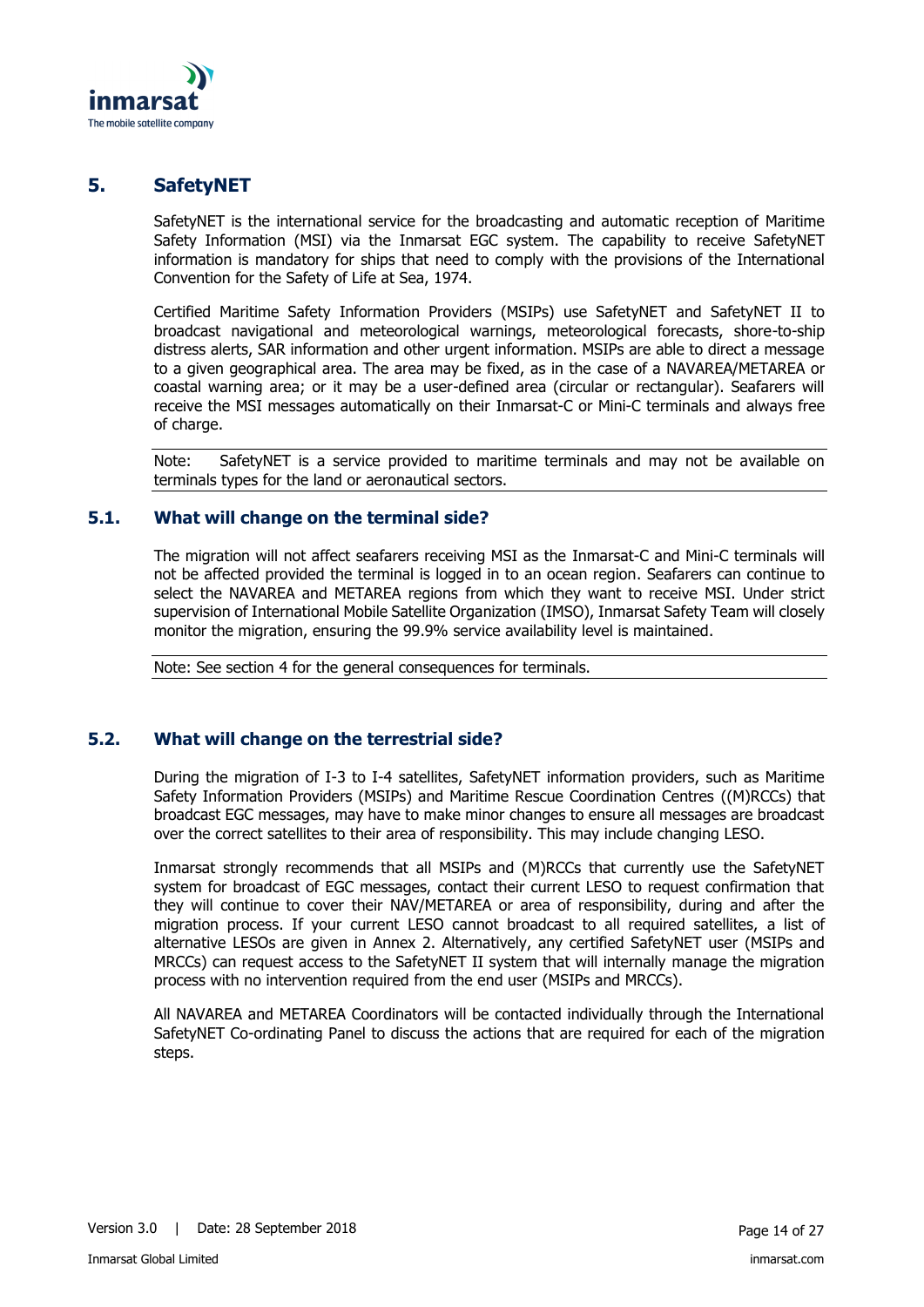

## **6. Distress Alerting**

<span id="page-14-0"></span>The Distress Alerting service will not change and is not impacted by the migration. Alerts will continue to be handled by the Land Earth Stations in each region and automatically routed, with the highest priority, to the associated Maritime Rescue Coordination Centre (RCC).

Please note that GMDSS-certified terminals will always handle Distress alerts, even if they are not logged in to an Ocean Region.

Note: Distress Alerting is a service provided to maritime terminals and may not be available on terminals types for the land or aeronautical sectors.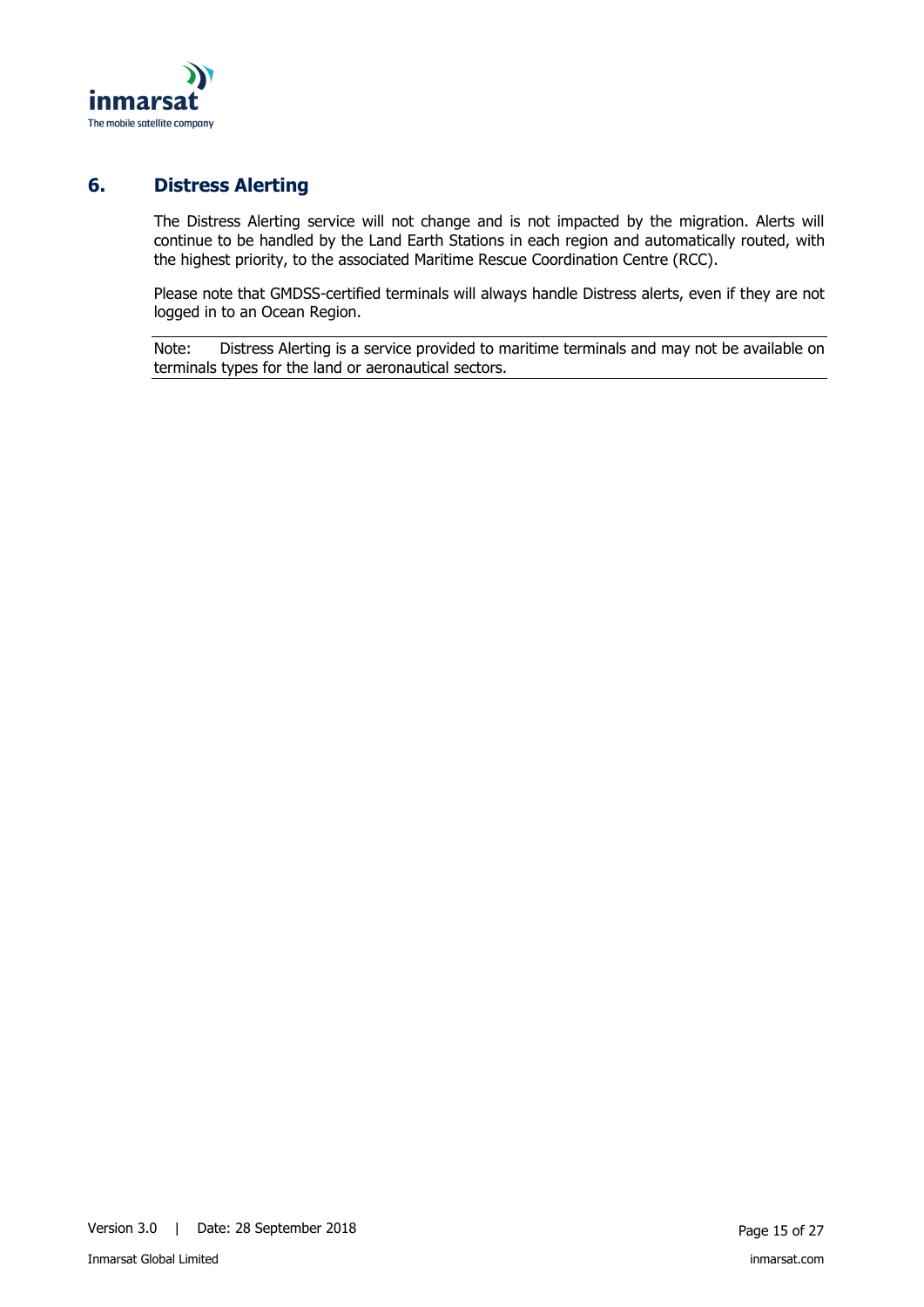

## **7. Inmarsat-C messaging**

<span id="page-15-0"></span>The standard function of the Inmarsat-C service is the exchange of message between the terminal and the Land Earth Station (LES). The LES will store message for later retrieval or forward the messages immediately to the end destination.

Terminals are designed to work within any Ocean Region and with any LES. See Annex 2 for an overview of LESOs in each Ocean Region before and after migration.

If during the migration a terminal moves out of the footprint of the satellite, it may select the nearest satellite and continue to operate. Mobile users should check if their terminal is logged in to an Ocean Region.

GMDSS-certified terminals will provide an alarm and will require manual intervention. See section [4](#page-8-0) for more details.

## **7.1. What will change on the terminal side?**

<span id="page-15-1"></span>Assuming that the terminal is logged in into an Ocean Region, there is no impact on the terminal side. Mobile users can continue to send messages in the same way as they are used to.

Note: See section [4](#page-8-0) for the general consequences for terminals.

#### **7.2. What will change on the terrestrial side?**

<span id="page-15-2"></span>There is no impact on the terrestrial side, assuming the terminal is logged in into an ocean region. Terrestrial side senders can continue to send and retrieve their Inmarsat-C messages in the same way as before. If terminals do not log in after losing Ocean Region coverage due to the migration, messages cannot be delivered, hence the terminal needs to log in. See section [4.](#page-8-0)

#### **7.3. How to prepare?**

<span id="page-15-3"></span>Mobile users that reside in the area that will not be covered by the footprint of the Ocean Region after migration are encouraged to switch the terminal to another region before the migration occurs. Terminal users which do not reside in that area do not need to take any action.

#### **7.4. What to do after the migration?**

<span id="page-15-4"></span>In principle, no actions are required after the migration. However, to ensure correct working, terminal users should check that their terminal is logged into an Ocean Region. As a precaution, terminal users can reboot their terminal or enforce an Ocean Region log in.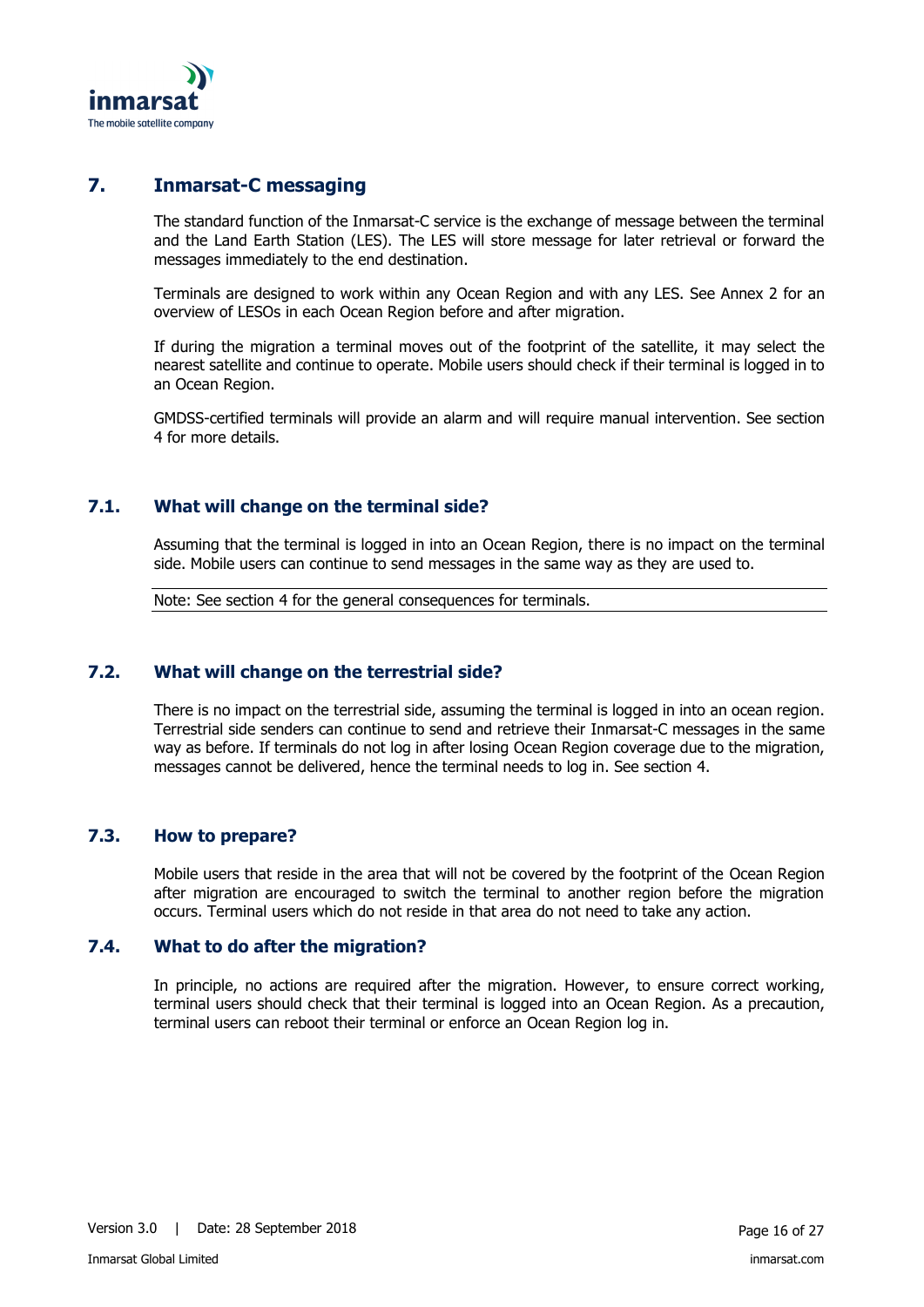

## **8. Enhanced group call/ FleetNET**

<span id="page-16-0"></span>Enhanced Group Call (EGC) or FleetNET is a 'broadcast' service of Inmarsat-C.

Customers who use this service have been assigned an Enhanced Network IDentifier (ENID), which is used to create a closed user group of mobile terminals. The ENID is downloaded (over the satellite channels) into the terminals that are part of the closed user group. Broadcast messages are addressed to an ENID and all terminals that are configured with that ENID will receive the message.

<span id="page-16-1"></span>ENIDs are unique in the entire Inmarsat-C network and not bound to a specific Ocean Region.

## **8.1. What will change on the terminal side?**

Assuming that the terminal is logged in into an Ocean Region, there is no impact on the terminal side. Terminals will continue to pick up the broadcast messages that are intended for the groups they are part of.

Note: See section [4](#page-8-0) for the general consequences for terminals.

#### **8.2. What will change on the terrestrial side?**

<span id="page-16-2"></span>FleetNET messages are sent per Ocean Region. The sender of the messages determines in which Ocean Region(s) the group of terminals they want to address reside and will need to send out the message in each of the regions.

The migration will effectively change the geographical footprint of each Ocean Region. Consequently, the FleetNET user may need to send broadcast messages in different Ocean Regions than before.

#### **8.3. How to prepare?**

<span id="page-16-3"></span>Mobile users that reside in the area that will not be covered by the footprint of the Ocean Region after the migration are encouraged to switch their terminal to another region before the migration occurs.

The FleetNET user (i.e. the sender of messages) needs to determine if the terminals they want to address have changed Ocean Region. If so, the FleetNET user will have to send messages to more/different ocean regions.

#### **8.4. What to do after the migration?**

<span id="page-16-4"></span>Terminal users need to log in into an Ocean Region and FleetNET users need to determine to which Ocean Region they want to broadcast their message.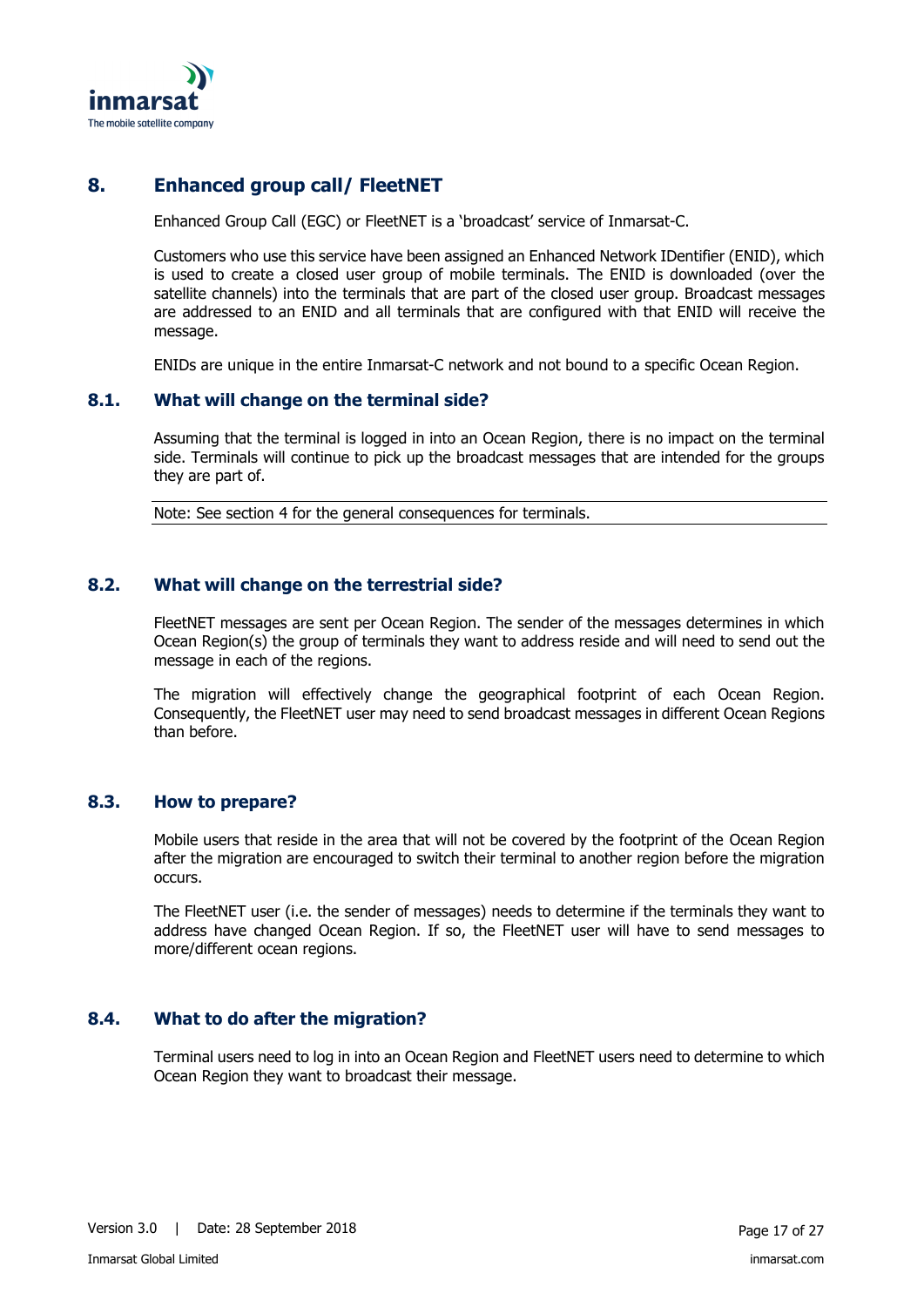

## **9. Data Reporting & Polling**

#### <span id="page-17-0"></span>**Data Reporting**

The Data Reporting service is an optional service of Inmarsat-C. The terminal is enabled/set-up to send small amounts of information (from either the terminal itself or another peripheral piece of equipment) to a predefined address.

In order to have the terminal providing Data Reports, a terminal needs to be part of a closed user group, identified by a Data Network Identifier or DNID. The closed user group is defined by the LES ID and the Ocean Region. As a member of the Closed User Group, each terminal in that group is assigned a member number.

The most widely used form of Data Reporting is Position Reporting services. The Positioning Reporting Service uses the Data Reporting protocols to send information about the position (latitude-longitude) together with optional information such as course, speed, time stamps, Macro Encoded Messages back to a terrestrial address. Position Reporting service is used for example by Vessel Monitoring Systems (VMS), Long Range Identification and Tracking (LRIT) and other applications.

The transmission of a Data Report can be the result of a) a single (interrogation) command, b) the result of a program to send reports at regular intervals that is stored in the terminal memory or c) the result of a particular trigger event.

In each of these cases, the terminal will construct a Data Report and transmit it to the relevant LES. Depending on the configuration in the LES, the information is either forwarded immediately or at intervals to a pre-configured destination, or stored for retrieval.

To transmit a data report, the Inmarsat-C terminal should have the Data Network ID (DNID), member number and Ocean Region downloaded using the polling command. All three are stored in the terminal's memory.

#### **Polling**

With the Polling service, commands and instructions can be sent by an authorized terrestrial user to an individual Inmarsat-C terminal, an entire closed user group (identified by the DNID) or a group of DNID members that are in a given geographical area. Polling is generally used to:

- Include a terminal in a closed user group, by downloading a DNID and member number to a terminal in an Ocean Region (Multi Ocean Region Polling allows this action for all Ocean Regions supported for a DNID by the LES; support of this feature depends on terminal make/model and software version.
- Remove a terminal from a closed user group
- Instruct a terminal or a group of terminals to send a position report immediately
- Program a terminal or a group of terminals to regularly send reports with a defined interval
- Instruct a terminal or a group of terminals to start reporting
- Instruct a terminal or a group of terminals to stop reporting

For many poll commands, the originator of the Poll will have to indicate in which Ocean Region the poll needs to be transmitted.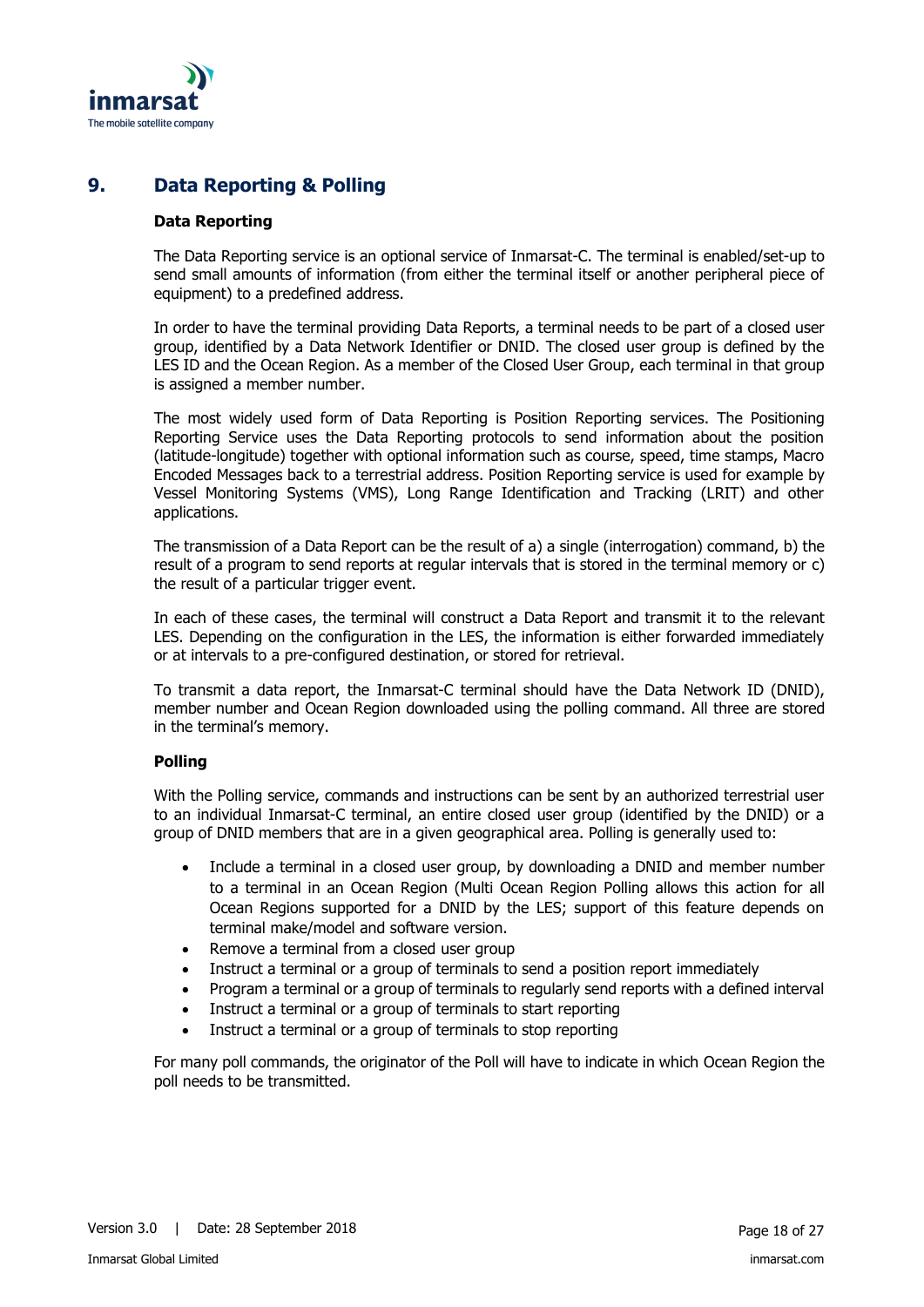

## **9.1. What will change on the terminal side?**

<span id="page-18-0"></span>The DNIDs are stored in the terminal's memory on a per Ocean Region basis. An active terminal is always "logged" into one of the four Ocean Regions. Its data reporting behaviour is based on the DNIDs and associated parameters configured for that Ocean Region. A particular DNID configuration may not be present in the terminal for all Ocean Regions and the data reporting behaviour may differ per Ocean Region.

The effect of the migration is that the footprint of Ocean Regions will move in a westerly direction. A terminal logged into the migrating region may find itself out of coverage after the migration and must log into another region (see section [4\)](#page-8-0). Consequently, if a terminal is not configured, or configured differently for the "new" Ocean Region, the terminal may stop sending out reports or in different time intervals.

Note: See section [4](#page-8-0) for the general consequences for terminals.

## **9.2. What will change on the terrestrial side?**

<span id="page-18-1"></span>On the shore side, nothing will change. Data Reports will continue to be delivered according to the DNID configuration of the Ocean Region in which the terminal resides (provided the terminal is logged in to the Ocean Region). Also, for sending Polls to the terminals, no changes are expected.

If large amounts of polls from multiple LESOs need to be transmitted right after the migration, the polls will be queued by the NCS and handled in sequential order; this may cause some delay.

#### **9.3. How to prepare?**

<span id="page-18-2"></span>The following actions can be taken to ensure that the data-reporting and polling function of a terminal will continue:

- If possible, change Ocean Region before the migration. Make sure the terminal is logged in to an Ocean Region after the migration. See section [4](#page-8-0) for details. If needed, reboot or power-cycle the terminals after the migration.
- Check for all the terminals in the DNID user group that the terminal is configured with the DNID and associated parameters for all Ocean Regions. This can best be done before the first step in the migration.
- If required, download the DNID and its parameters for all Ocean Regions by using a Multi Ocean Region Poll (MORP) command. This can best be done before the first step in the migration.
- Older terminals pre- 2005 may not support the MORP. In this case the DNID programming needs to take place after the terminal has changed its Ocean Region. This can best be done before each migration step.
- If necessary, DNID (re-)programming commands best executed in sequence: **stop reporting** – **program reporting** – **initiate reporting** individually or group wise.
- A terminal's DNID configuration can be updated remotely using specified Poll messages.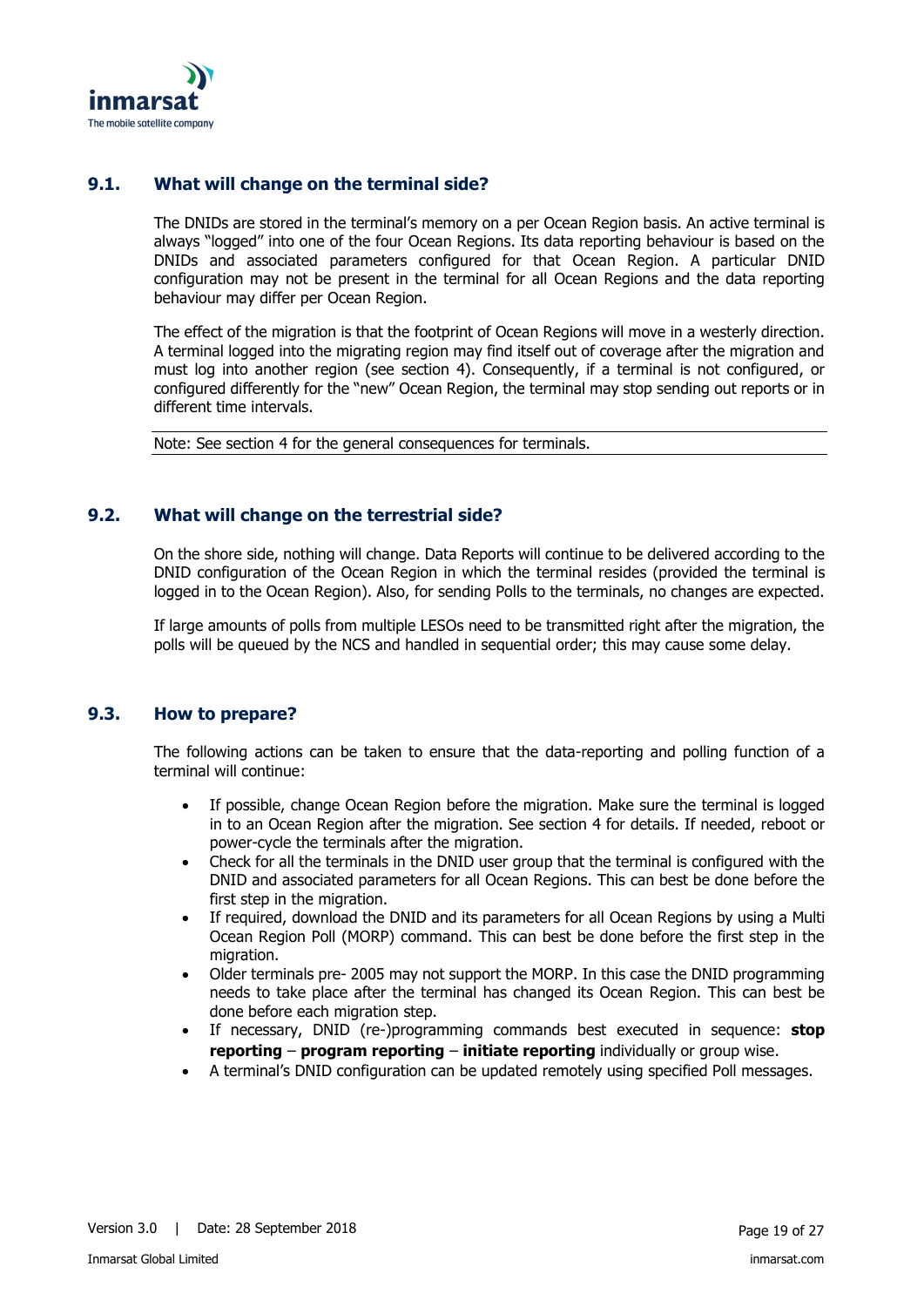

## **9.4. What to do after the migration?**

<span id="page-19-0"></span>Mobile users should ensure their terminal is working correctly. Users may want to check their terminal is logged in to an Ocean Region. As a precaution, terminal users can reboot their terminal after the migration or enforce an Ocean Region log in.

Users of the DR&P services should ensure that their terminal do indeed continue to send data reports. If receivers of the data reports detect that a terminal no longer sends reports, it may need to be programmed with the DNID and its parameters.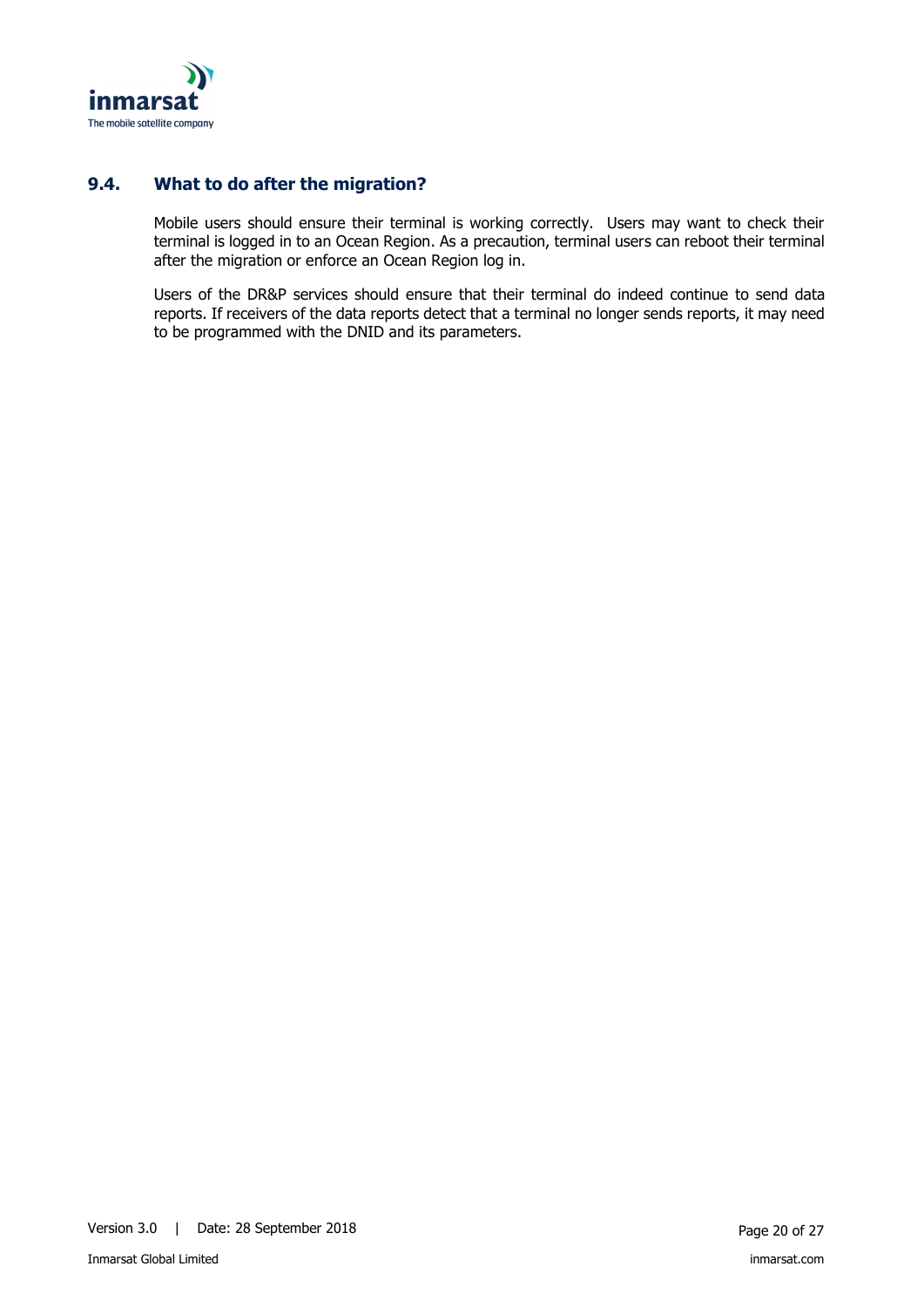

## **10. Impact on LRIT, VMS and SSAS services**

<span id="page-20-0"></span>LRIT and VMS are applications that use Data Reporting and Polling to monitor the position and movement of terminals (on board vessels). All implications discussed in section [9](#page-17-0) are applicable here.

The Ship Security Alert System (SSAS) is a covert alerting application that resides in terminals that support SSAS. It is based around a number of pre-configured destinations, to which an alert can be sent. The application uses Inmarsat-C messaging with normal priority. To the Inmarsat-C network SSAS messages are standard store-and-forward messages. The terminal needs to be logged in to an Ocean Region for sending messages. All implications discussed in section [7](#page-15-0) are applicable here.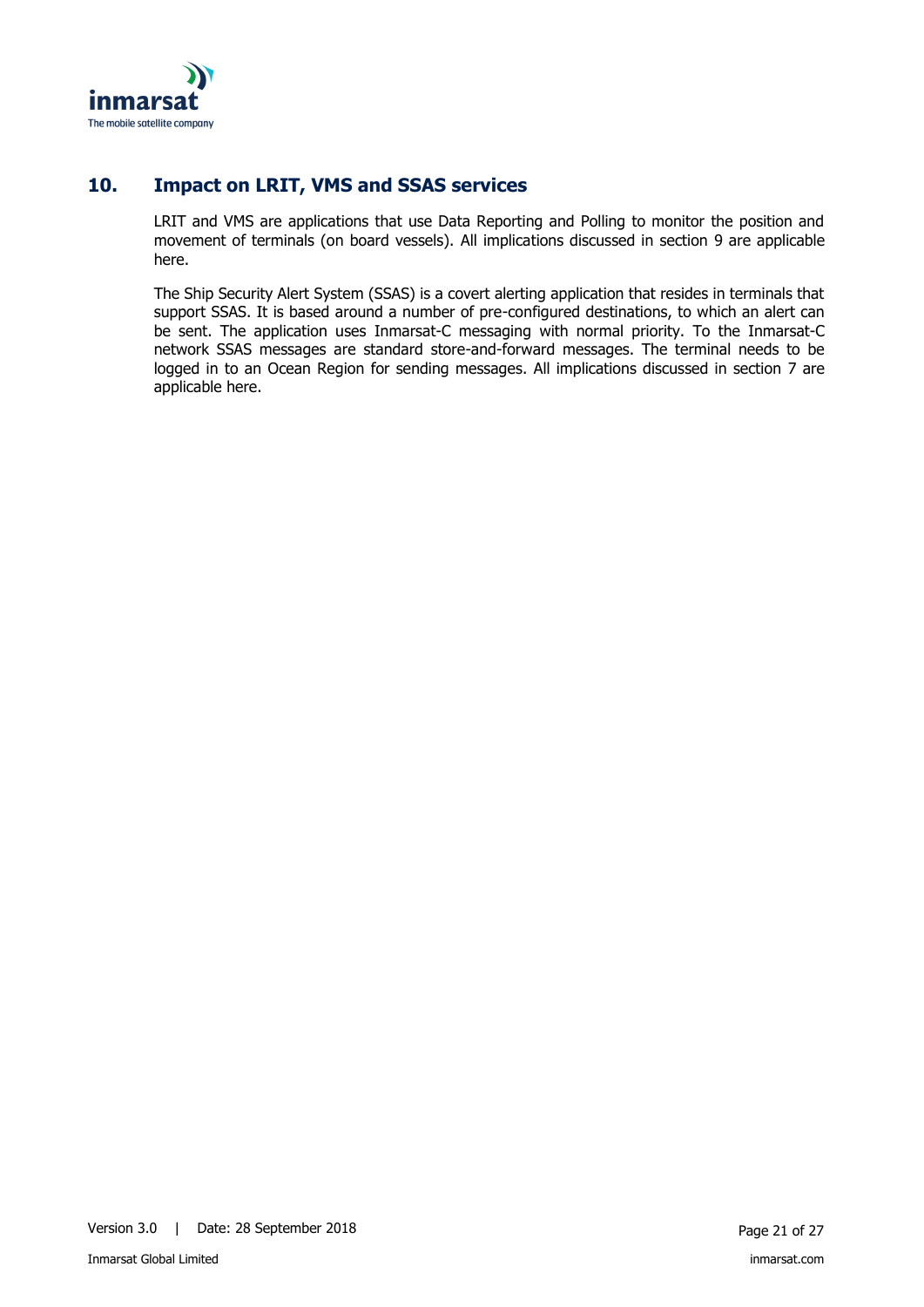

## **11. User Applications and Devices**

<span id="page-21-0"></span>Applications and external devices that communicate via Inmarsat-C are outside Inmarsat's control. Users should be aware that such applications and/or devices may make assumptions about the Inmarsat-C network that may no longer be valid once the migration of the services from the I-3 satellites to the I-4 satellites takes place.

For instance, applications may use the contours of the Ocean Region footprints in user interface or terminal control logic. All applications will need to be updated with the new footprint contours.

Inmarsat has planned the migration process in a way to have as few changes as possible to the network configuration, however, some changes (e.g. to satellite locations) are inevitable and this may affect the operation of applications and/or devices connected to the Inmarsat-C terminal.

Inmarsat strongly advises all LESOs, Service Providers and users to seek advice from their equipment or application providers to ensure that service can be maintained during and after the migration.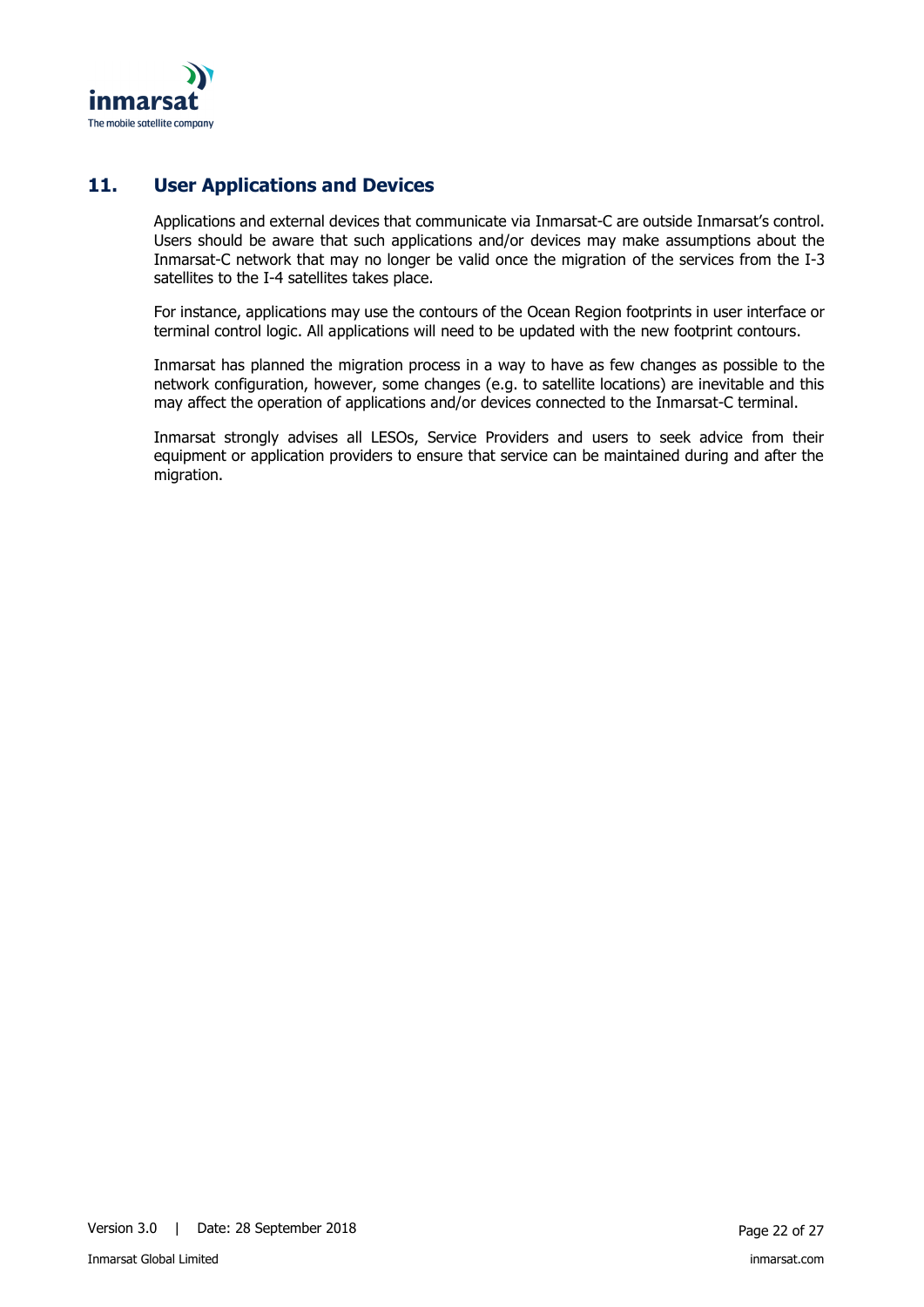

## <span id="page-22-0"></span>**Annex 1: Acronyms**

The acronyms shown in the table below are used in this document. The term "MES" is used in this document to refer to all mobile earth stations, whether maritime, aeronautical or land-based.

Similarly, the term "LES" is used to refer to all land earth stations, whether part of the Inmarsat-C, Inmarsat-F (Fleet), Swift 64 or Classic Aero networks.

| Acronym      | Meaning                                                                                 |
|--------------|-----------------------------------------------------------------------------------------|
| <b>AMER</b>  | Americas Ocean Region, operated by I-4 satellite located at 98W                         |
| <b>AORE</b>  | Atlantic Ocean Region East, operated by I-3 satellite located at<br>15.5W               |
| <b>AORW</b>  | Atlantic Ocean Region West, operated by I-4 satellite located at<br>98W                 |
| <b>APAC</b>  | Asia/Pacific Ocean Region, operated by I-4 satellite located at<br>143.5E               |
| <b>CUG</b>   | Closed User Group                                                                       |
| <b>DNID</b>  | Data Network Identifier (Inmarsat-C)                                                    |
| <b>EGC</b>   | Enhanced Group Call (Inmarsat-C)                                                        |
| <b>EMEA</b>  | Europe/Middle East Ocean Region, operated by I-4 (AlphaSat)<br>satellite located at 25E |
| <b>ENID</b>  | Enhanced Network IDentifier (Inmarsat-C)                                                |
| <b>GMDSS</b> | Global Maritime Distress Safety System                                                  |
| <b>IMO</b>   | <b>International Maritime Organisation</b>                                              |
| <b>IOR</b>   | Indian Ocean Region, operated by I-3 satellite located at 64E                           |
| <b>LES</b>   | <b>Land Earth Station</b>                                                               |
| <b>LESO</b>  | Land Earth Station Operator                                                             |
| <b>LRIT</b>  | Long Range Identification and Tracking                                                  |
| <b>MEAS</b>  | Middle East/Asia Ocean Region, operated by I-4 satellite located<br>at 64E              |
| <b>MES</b>   | Mobile Earth Station (also commonly referred to as "terminal")                          |
| <b>NCS</b>   | <b>Network Coordination Station</b>                                                     |
| <b>POR</b>   | Pacific Ocean Region, operated by I-4 satellite located at 143.5E                       |
| <b>SSAS</b>  | Ship Security Alert System                                                              |
| <b>VMS</b>   | <b>Vessel Monitoring System</b>                                                         |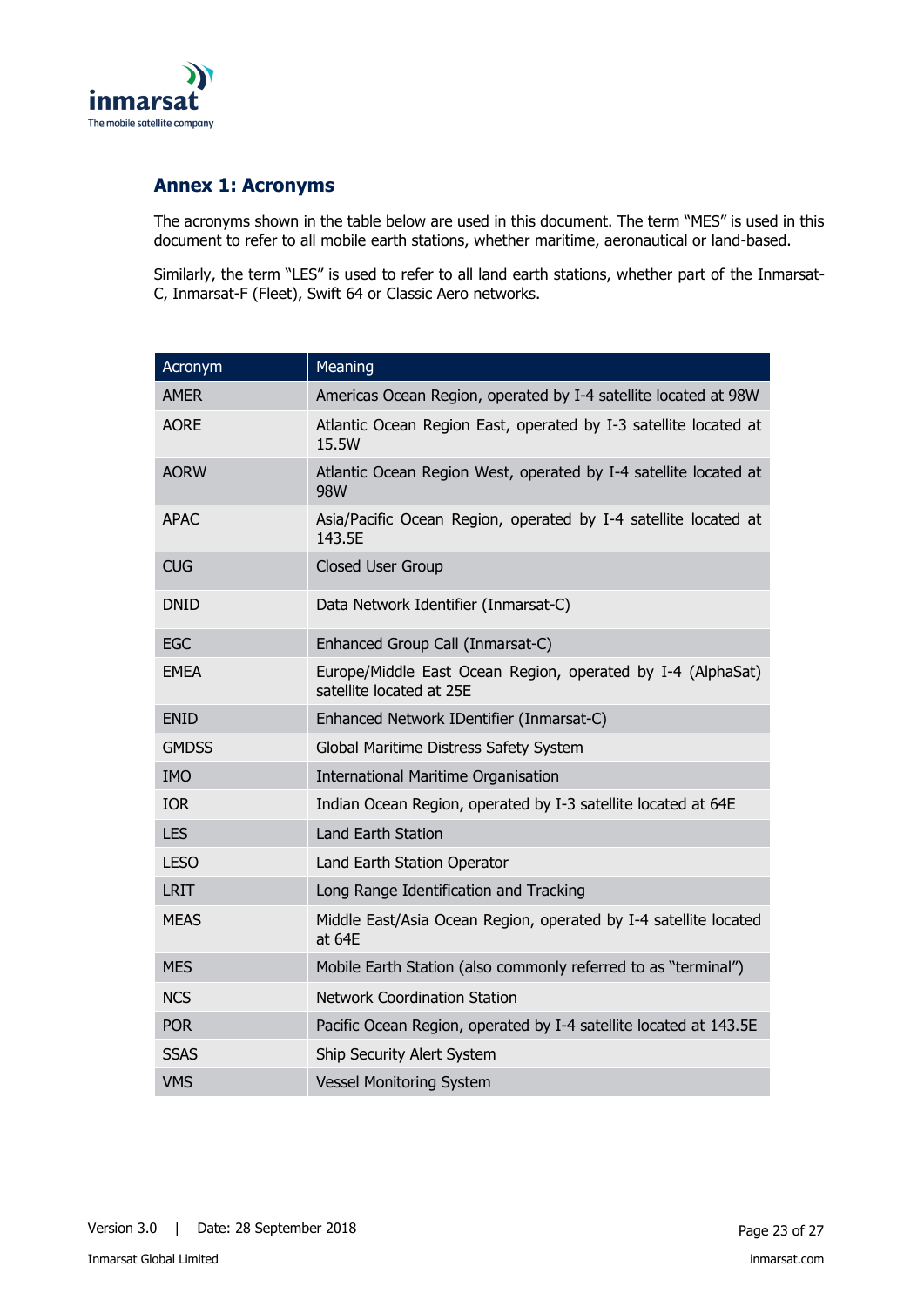

## <span id="page-23-0"></span>**ANNEX 2: LESO information**

## **LESO pre-migration:**

| <b>LES within 54W</b><br>(AORW)              | <b>LES within 15.5W</b><br>(AORE)            | <b>LES within 178E</b><br>(POR)              | <b>LES within 64E</b><br>(IOR)            |
|----------------------------------------------|----------------------------------------------|----------------------------------------------|-------------------------------------------|
| Southbury 001<br>$(Eik)*$                    | Southbury 101<br>$(Eik)*$                    | Southbury 201<br>(Eik)*                      | Southbury 301<br>$(Eik)*$                 |
| <b>Inmarsat Solutions</b><br>002             | <b>Inmarsat Solutions</b><br>102             | <b>Inmarsat Solutions</b><br>202             | <b>Inmarsat Solutions</b><br>302          |
| (Burum)*                                     | (Burum)*                                     | (Burum)*                                     | (Burum)*                                  |
| <b>KDDI 003</b><br>Yamaguchi)*               | <b>KDDI 103</b><br>(Yamaguchi)*              | <b>KDDI 203</b><br>Yamaguchi)*               | <b>KDDI 303</b><br>(Yamaguchi)*           |
| Marlink 004                                  | Marlink 104<br>$(Eik)*$                      | Marlink 204                                  | Marlink 304<br>$(Eik)*$                   |
| $(Eik)*$                                     | Telecom Italia 105                           | (Eik)*                                       | Telecom Italia 335                        |
|                                              | (Fucino)                                     |                                              | (Fucino)<br><b>VSNL 306</b><br>(Pune)     |
|                                              |                                              | MCN 211 (Beijing)                            | MCN 311 (Beijing)                         |
| <b>Inmarsat Solutions</b><br>012 (Burum) $*$ | <b>Inmarsat Solutions</b><br>112 (Burum) $*$ | <b>Inmarsat Solutions</b><br>212 (Burum) $*$ | <b>Inmarsat Solutions</b><br>312 (Burum)* |
|                                              |                                              | Marsat 217 (Nudol)                           | Marsat 317 (Nudol)                        |
| Marlink 021                                  | Marlink 121                                  | Marlink 221                                  | Marlink 321                               |
| (Aussaguel)*                                 | (Aussaguel)*                                 | (Aussaguel)*                                 | (Aussaguel)*                              |
|                                              |                                              |                                              | Hai Phong<br>(330)                        |

\*= LESO operating in global coverage

Table 1: LESO covering Ocean Regions before the migration

## **LESO post-migration:**

| <b>LES within 98W</b><br>(AORW/AMER) | <b>LES within 54W</b><br>(AORE) | LES within 143.5E<br>(POR/APAC) | <b>LES within 25E</b><br>(IOR/EMEA) |
|--------------------------------------|---------------------------------|---------------------------------|-------------------------------------|
| Southbury 001                        | Southbury 101                   | Southbury 201                   | Southbury 301                       |
| (Eik)*                               | Eik)*                           | (Eik)*                          | (Eik)*                              |
| <b>Inmarsat Solutions</b>            | <b>Inmarsat Solutions</b>       | <b>Inmarsat Solutions</b>       | <b>Inmarsat Solutions</b>           |
| 002                                  | 102                             | 202                             | 302 (Burum)*                        |
| (Burum)*                             | (Burum)*                        | (Burum)*                        |                                     |
| <b>KDDI 003</b>                      | <b>KDDI 103</b>                 | <b>KDDI 203</b>                 | <b>KDDI 303</b>                     |
| (Yamaguchi)*                         | (Yamaguchi)*                    | (Yamaguchi)*                    | (Yamaguchi)*                        |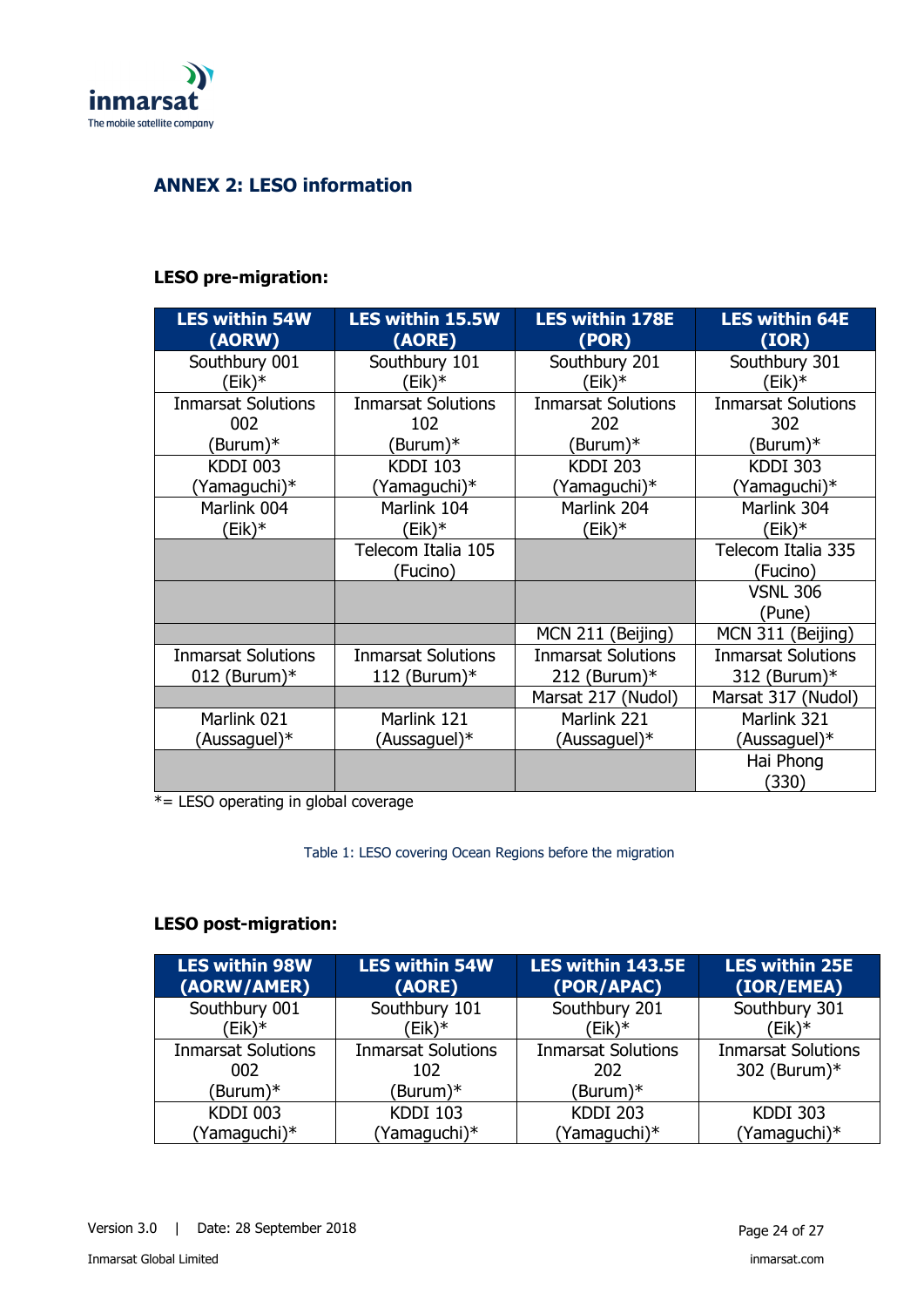

| <b>LES within 98W</b><br>(AORW/AMER) | <b>LES within 54W</b><br>(AORE) | <b>LES within 143.5E</b><br>(POR/APAC) | <b>LES within 25E</b><br>(IOR/EMEA) |
|--------------------------------------|---------------------------------|----------------------------------------|-------------------------------------|
| Marlink 004 (                        | Marlink 104                     | Marlink 204                            | Marlink 304                         |
| $Eik)*$                              | (Eik)*                          | (Eik)*                                 | (Eik)*                              |
|                                      | Telecom Italia 105              |                                        | Telecom Italia 335                  |
|                                      | (Fucino)                        |                                        | (Fucino)                            |
|                                      |                                 | <b>VSNL 306</b>                        | <b>VSNL 306</b>                     |
|                                      |                                 | $(Pune)**$                             | $(Pune)**$                          |
|                                      |                                 | <b>MCN 211</b>                         | <b>MCN 311</b>                      |
|                                      |                                 | (Beijing)                              | (Beijing)                           |
| <b>Inmarsat Solutions</b>            | <b>Inmarsat Solutions</b>       | <b>Inmarsat Solutions</b>              | <b>Inmarsat Solutions</b>           |
| 012                                  | 112                             | 212                                    | 312                                 |
| Burum)*                              | (Burum)*                        | Burum)*                                | (Burum)*                            |
|                                      |                                 | Marsat 217                             | Marsat 317                          |
|                                      |                                 | (Nudol)                                | (Nudol)                             |
| Marlink 021                          | Marlink 121                     | Marlink 221                            | Marlink 321                         |
| (Aussaguel)*                         | (Aussaguel)*                    | (Aussaguel)*                           | (Aussaguel)*                        |
|                                      |                                 | Vishipel 230                           |                                     |
|                                      |                                 | (Haiphong)                             |                                     |

 $* =$  LESO operating in global coverage

\*\* = depending on final decision in relation of LES concerning coverage area

Table 2: LESO covering Ocean Regions after the migration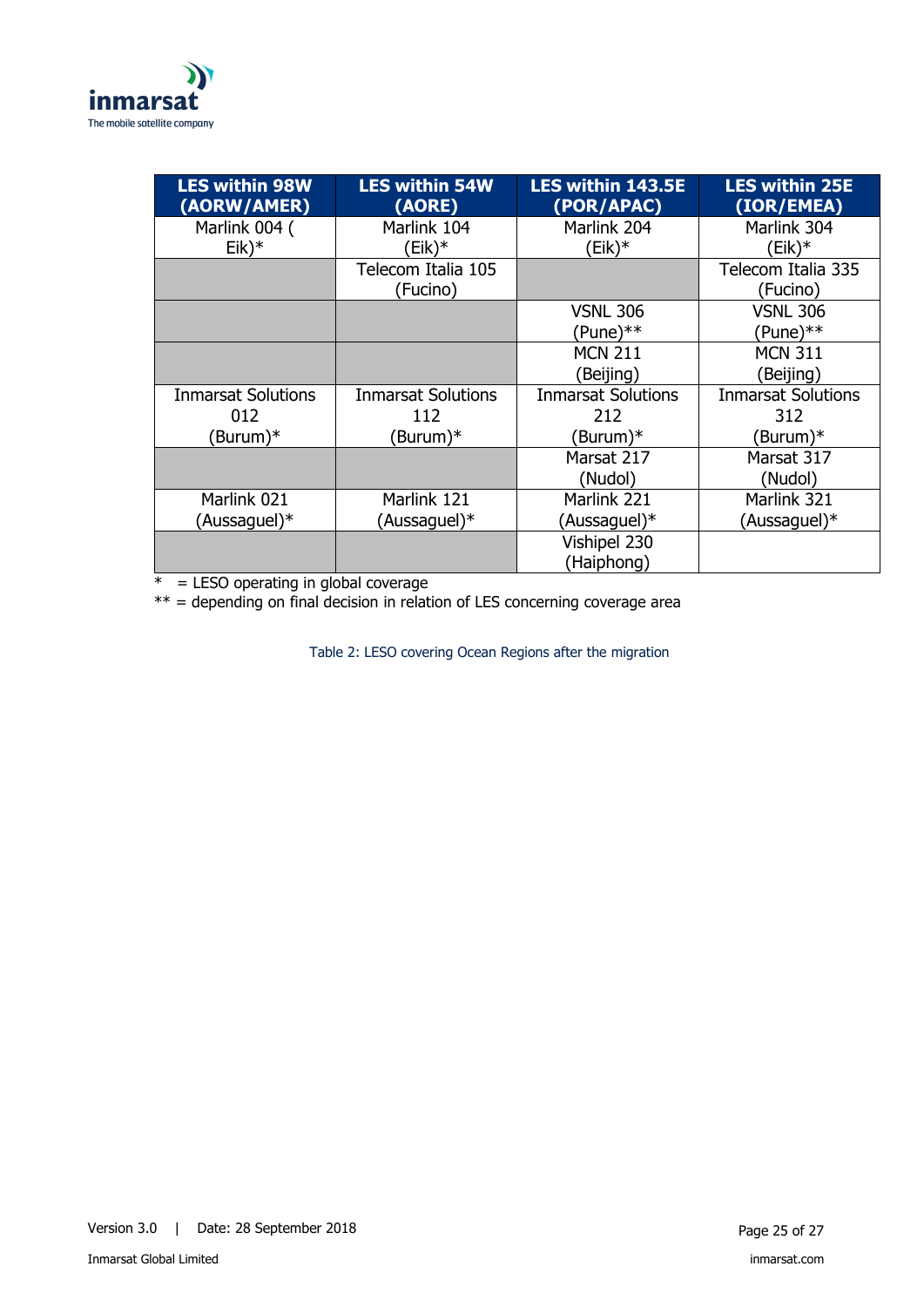



## <span id="page-25-0"></span>**ANNEX 3: Ocean Region footprints**

Figure 13: Ocean region footprints before the migration



Figure 14: Ocean region footprints after the complete migration